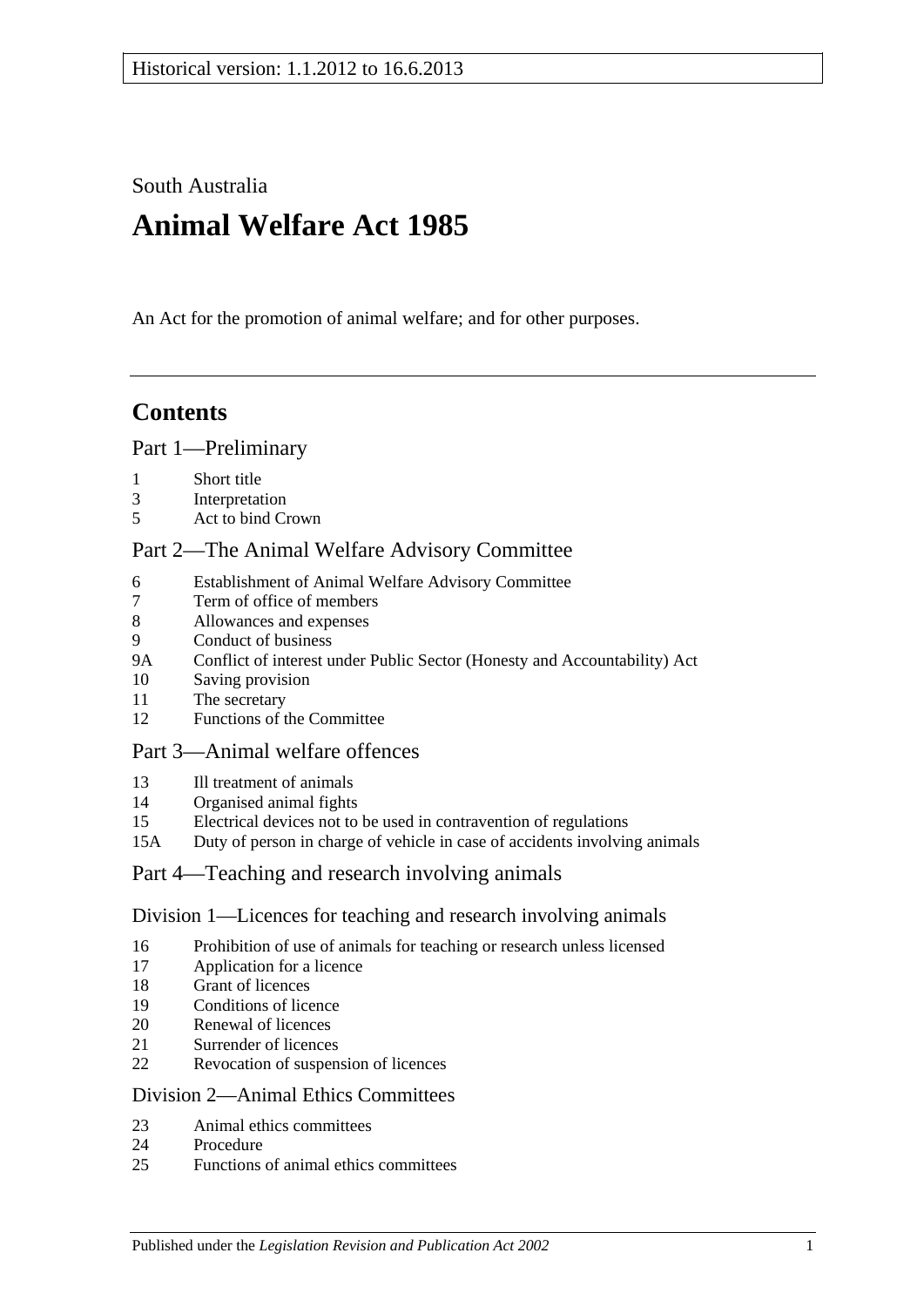#### [Division 3—Appeals](#page-12-0)

- 26 [Appeals against decisions of animal ethics committees](#page-12-1)
- 27 [Appeal against decisions of Minister](#page-12-2)

## [Part 5—Enforcement](#page-13-0)

## [Division 1—Appointment and identification of inspectors](#page-13-1)

- 28 [Appointment of inspectors](#page-13-2)
- 29 [Identification of inspectors](#page-13-3)

#### [Division 2—Powers of inspectors](#page-14-0)

- 30 [General powers](#page-14-1)
- 31 [Routine inspections](#page-15-0)
- 31A [Special powers relating to animals](#page-16-0)
- 31B [Animal welfare notices](#page-17-0)

#### [Division 3—Miscellaneous](#page-17-1)

- 31C [Dealing with seized animals and objects](#page-17-2)
- 31D [Warrant procedures](#page-18-0)
- 31E [Offence to hinder etc inspectors](#page-19-0)
- 32A [Court orders on finding of guilt etc](#page-19-1)

#### [Part 6—Miscellaneous](#page-20-0)

- 33 [Delegation](#page-20-1)
- 34 [Permit to hold rodeos](#page-20-2)
- 34A [False or misleading statements](#page-20-3)
- 34B [Power of veterinary surgeons to destroy animals](#page-21-0)
- 35 [Power to provide food to neglected animals](#page-21-1)
- 37 [Service of notices](#page-21-2)
- 38 [Offences by bodies corporate](#page-21-3)
- 39 [Continuing offences](#page-22-0)
- 40 [Vicarious liability of employers in certain circumstances](#page-22-1)
- 42 [Evidence](#page-22-2)
- 42A [Codes of practice](#page-22-3)
- 43 [Act does not render unlawful practices that are in accordance with prescribed code of](#page-23-0)  [animal husbandry practice](#page-23-0)
- 43A [Reports in respect of alleged contraventions](#page-23-1)
- 43B [Victimisation](#page-23-2)
- 44 [Regulations](#page-24-0)

[Legislative history](#page-25-0)

## <span id="page-1-0"></span>**The Parliament of South Australia enacts as follows:**

# **Part 1—Preliminary**

#### <span id="page-1-1"></span>**1—Short title**

This Act may be cited as the *Animal Welfare Act 1985*.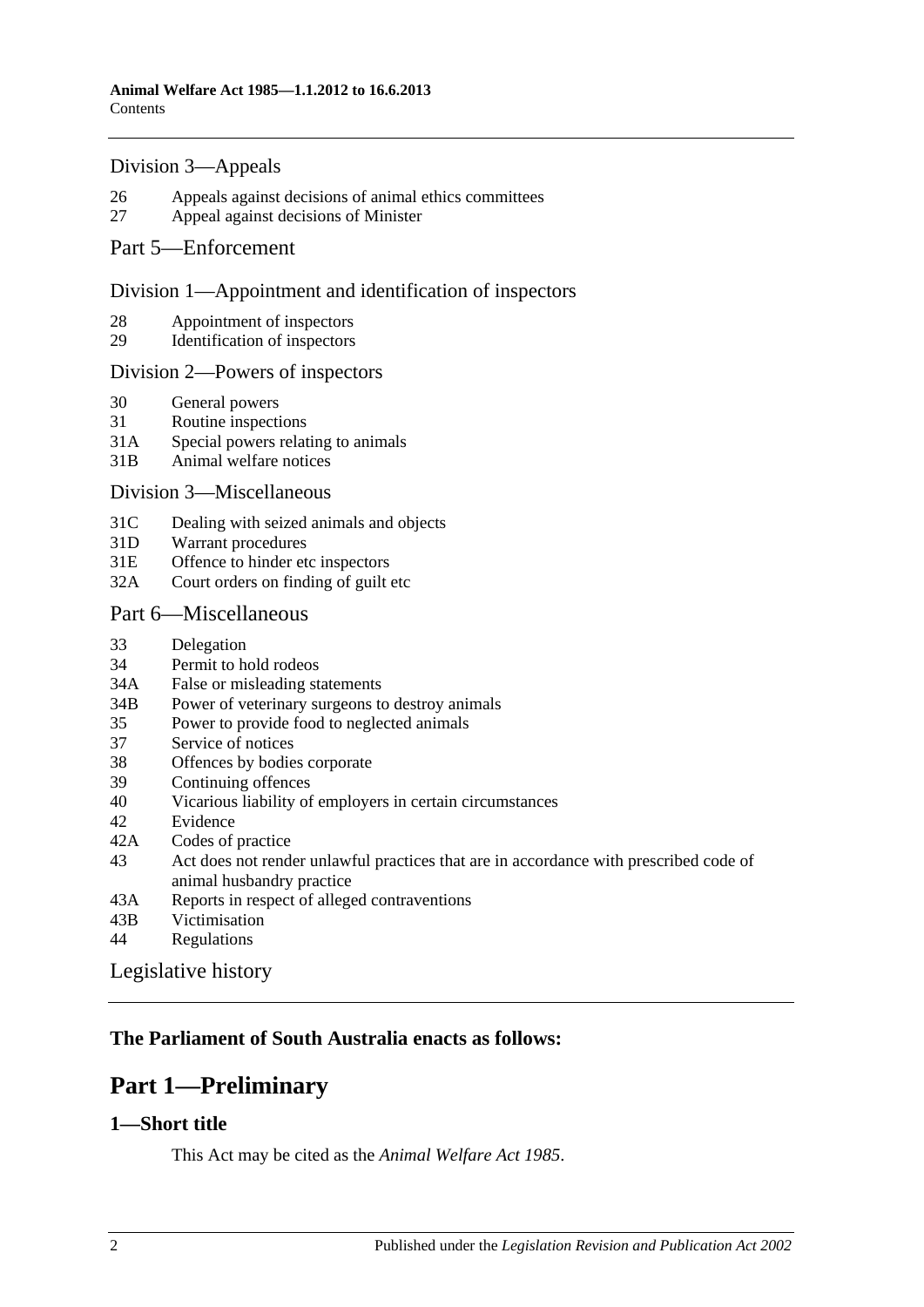## <span id="page-2-0"></span>**3—Interpretation**

In this Act, unless the contrary intention appears—

*animal* means a member of any species of the sub-phylum *vertebrata* except—

- (a) a human being; or
- (b) a fish,

and includes any prescribed animal;

*animal welfare notice* means a notice given by an inspector under [section](#page-17-0) 31B;

*animal welfare order* means an order of a court under [section](#page-19-1) 32A;

*the Code* referred to in [Part 4](#page-8-2) means the *Australian Code of Practice for the Care and Use of Animals for Scientific Purposes* (National Health and Medical Research Council, CSIRO, Australian Agricultural Council) 2004, 7th edition, as amended from time to time;

*the Committee* means the Animal Welfare Advisory Committee established under this Act;

*electrical device* means any of the following devices designed for the purpose of confining or controlling an animal:

- (a) an electrical prod or goad;
- (b) a collar designed to impart an electric shock;
- (c) an electroimmobiliser;
- (d) any other electrical device prescribed by the regulations;

*electroimmobiliser* means an electrical device designed to temporarily immobilise an animal;

*harm* means any form of damage, pain, suffering or distress (including unconsciousness), whether arising from injury, disease or any other condition;

*inspector* means—

- (a) a police officer; or
- (c) a person holding an appointment as an inspector under [Part 5;](#page-13-0)

*organised animal fight* means an event in which an animal is encouraged to fight with another animal;

*owner* includes—

- (a) in relation to an animal, a person who has the custody and control of the animal; and
- (b) in relation to real or personal property—a person entitled to possession of the property;

*premises* means any land, building or structure (including a moveable building or structure);

*rodeo* means a competition involving cattle or horses (or both) and featuring 1 or more rodeo events, but does not include a competition declared by the regulations not to be a rodeo;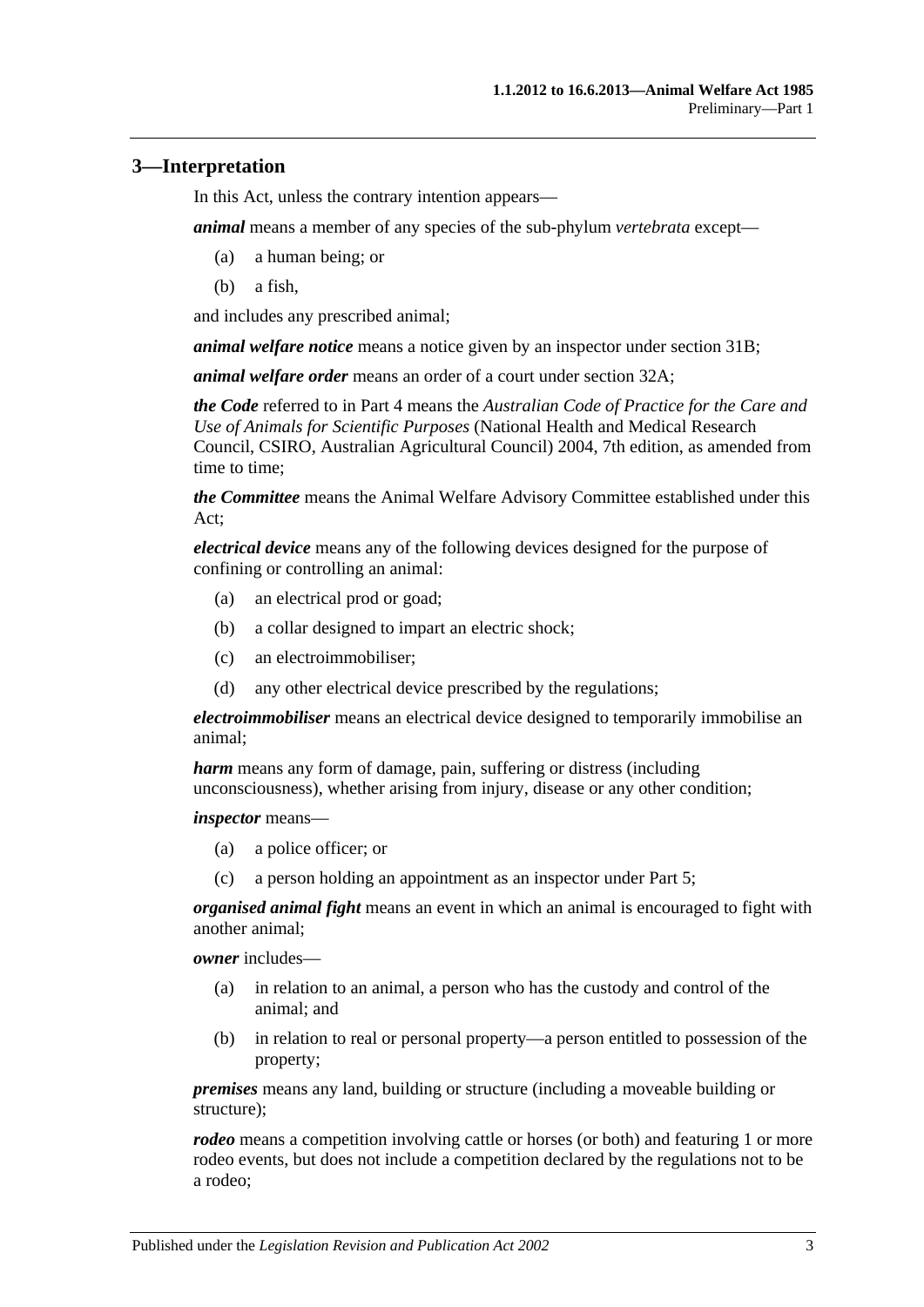*rodeo event* means any of the following events:

- (a) saddle bronc riding;
- (b) bareback bronc riding;
- (c) bull riding;
- (d) steer riding;
- (e) roping or tying;
- (f) team roping;
- (g) steer wrestling;
- (h) a prescribed event;

#### *serious harm* means—

- (a) harm that endangers an animal's life; or
- (b) harm that results in an animal being so severely injured, so diseased or in such physical condition that it would be cruel not to destroy the animal; or
- (c) harm that consists of, or results in, serious and protracted impairment of a physical or mental function;

*the Society* means the Royal Society for the Prevention of Cruelty to Animals (South Australia) Incorporated;

*vehicle* includes an aircraft, a vessel, a caravan, a trailer and anything attached to a vehicle;

*veterinary surgeon* means a person who is registered as a veterinary surgeon under the *[Veterinary Practice Act](http://www.legislation.sa.gov.au/index.aspx?action=legref&type=act&legtitle=Veterinary%20Practice%20Act%202003) 2003*.

## <span id="page-3-0"></span>**5—Act to bind Crown**

This Act binds the Crown.

# <span id="page-3-1"></span>**Part 2—The Animal Welfare Advisory Committee**

#### <span id="page-3-2"></span>**6—Establishment of Animal Welfare Advisory Committee**

- (1) The *Animal Welfare Advisory Committee* is established.
- (2) The Committee consists of 8 members appointed by the Governor, of whom—
	- (a) 1 is to be nominated by the Minister responsible for the administration of the *[Livestock Act](http://www.legislation.sa.gov.au/index.aspx?action=legref&type=act&legtitle=Livestock%20Act%201997) 1997*;
	- (b) 2 will be nominated by the South Australian Farmers Federation Incorporated;
	- (c) 1 will be nominated by the Society;
	- (d) 2 will be persons who, in the opinion of the Minister, are suitable to represent the interests of animal welfare organisations;
	- (e) 1 will be nominated by the Australian Veterinary Association;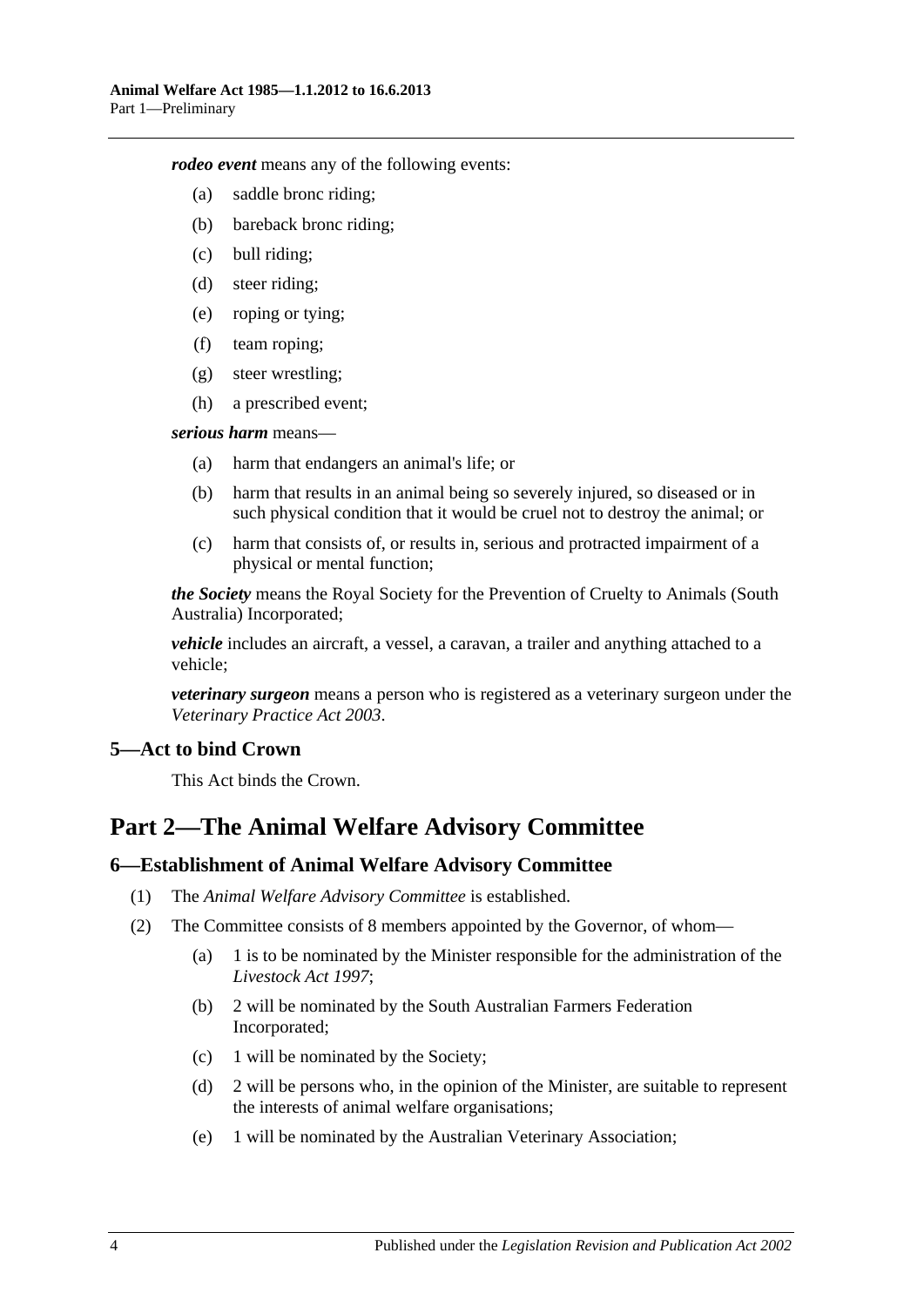- (f) 1 will be engaged in research activities involving animals nominated by the Minister responsible for the administration of the *[Institute of Medical and](http://www.legislation.sa.gov.au/index.aspx?action=legref&type=act&legtitle=Institute%20of%20Medical%20and%20Veterinary%20Science%20Act%201982)  [Veterinary Science Act](http://www.legislation.sa.gov.au/index.aspx?action=legref&type=act&legtitle=Institute%20of%20Medical%20and%20Veterinary%20Science%20Act%201982) 1982*.
- (3) Where the Minister, by notice in writing, requests—
	- (a) the South Australian Farmers Federation Incorporated; or
	- (b) the Society; or
	- (c) the Australian Veterinary Association,

to make a nomination for the purposes of this section, and the body to which the request is addressed fails to make such a nomination within the time allowed in the notice, the Minister may select a person for appointment as a member of the Committee, and a person so selected may then be appointed to the Committee as if nominated by the body to which the request was addressed.

- (4) The Governor may appoint a member of the Committee to be the presiding member of the Committee and another member to be the deputy presiding member of the Committee.
- (5) The Governor may appoint a suitable person to be the deputy of a member of the Committee (other than the presiding member), and the deputy may, in the absence of that member, act as a member of the Committee.

## <span id="page-4-0"></span>**7—Term of office of members**

- (1) A member of the Committee will be appointed for such term, not exceeding 3 years, as the Governor determines and specifies in the instrument of appointment, and on the expiration of a term of office, will be eligible for reappointment.
- <span id="page-4-2"></span>(2) The Governor may remove a member of the Committee from office on the ground of—
	- (a) mental or physical incapacity to carry out satisfactorily the duties of a member; or
	- (b) dishonourable conduct; or
	- (c) neglect of duty.
- (3) The office of a member of the Committee becomes vacant if the member—
	- (a) dies; or
	- (b) completes a term of office; or
	- (c) resigns by notice in writing to the Minister; or
	- (d) is removed from office by the Governor under [subsection](#page-4-2) (2).
- (4) On the office of a member of the Committee becoming vacant, a person must be appointed to that office in accordance with this Act.

#### <span id="page-4-1"></span>**8—Allowances and expenses**

A member of the Committee is entitled to receive such allowances and expenses as the Governor may from time to time determine.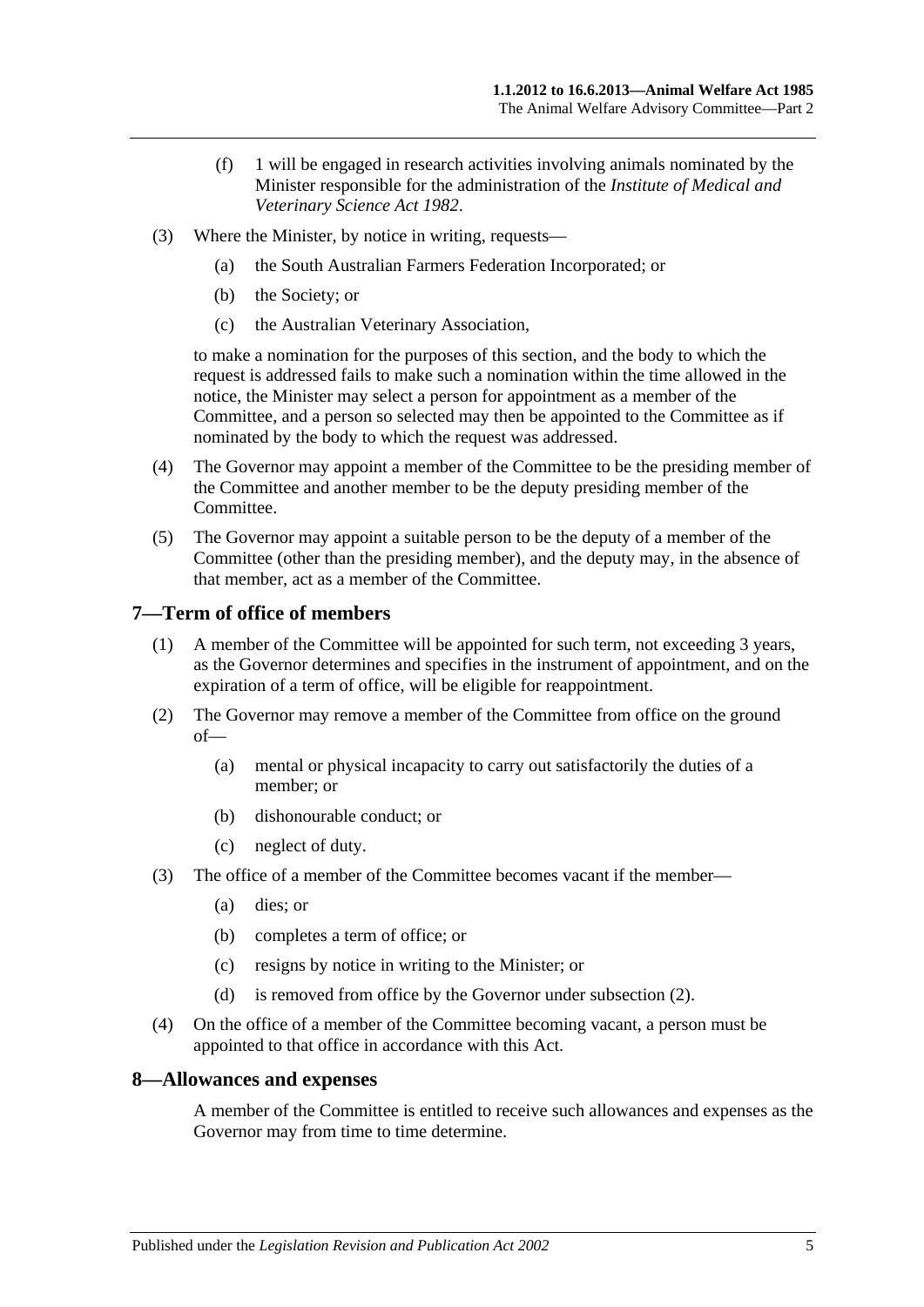#### <span id="page-5-0"></span>**9—Conduct of business**

- (1) The presiding member or, in his or her absence, the deputy presiding member will preside at a meeting of the Committee or, in the absence of both the presiding member and the deputy presiding member, the members present will decide who is to preside at the meeting.
- (3) Five members constitute a quorum of the Committee.
- (4) Each member present at a meeting of the Committee is entitled to 1 vote on a question arising for decision at that meeting.
- (5) A decision supported by the votes of not less than 5 members of the Committee is a decision of the Committee.
- (6) Subject to this Act, the Committee may conduct its business as it thinks fit.

## <span id="page-5-1"></span>**9A—Conflict of interest under Public Sector (Honesty and Accountability) Act**

A member of the Committee will not be taken to have a direct or indirect interest in a matter for the purposes of the *[Public Sector \(Honesty and Accountability\) Act](http://www.legislation.sa.gov.au/index.aspx?action=legref&type=act&legtitle=Public%20Sector%20(Honesty%20and%20Accountability)%20Act%201995) 1995* by reason only of the fact that the member has an interest in a matter that is shared in common with those engaged in or associated with primary production generally, animal welfare organisations generally, veterinary practice generally or medical or biological research generally, or a substantial section of those engaged in or associated with any of those fields.

#### <span id="page-5-2"></span>**10—Saving provision**

An act or proceeding of the Committee is not invalid by reason of a vacancy in its membership or a defect in an appointment.

#### <span id="page-5-3"></span>**11—The secretary**

- (1) There will be a secretary to the Committee.
- (2) The secretary will be appointed under the *[Public Sector Management Act](http://www.legislation.sa.gov.au/index.aspx?action=legref&type=act&legtitle=Public%20Sector%20Management%20Act%201995) 1995*.
- (3) The office of secretary to the Committee may be held in conjunction with any other office in the Public Service of the State.

## <span id="page-5-4"></span>**12—Functions of the Committee**

The functions of the Committee are—

- (a) to advise the Minister on any matter relating to the administration or enforcement of this Act; and
- (b) to consider, and report to the Minister on, legislative proposals affecting animal welfare; and
- (c) to examine proposed codes of practice relating to animals and report to the Minister on their likely effect upon animal welfare; and
- (ca) to develop, or assist in developing, codes of practice for animal welfare and to make recommendations to the Minister as to their adoption under the regulations; and
- (d) to investigate and report to the Minister on any matters referred by the Minister to the Committee for advice.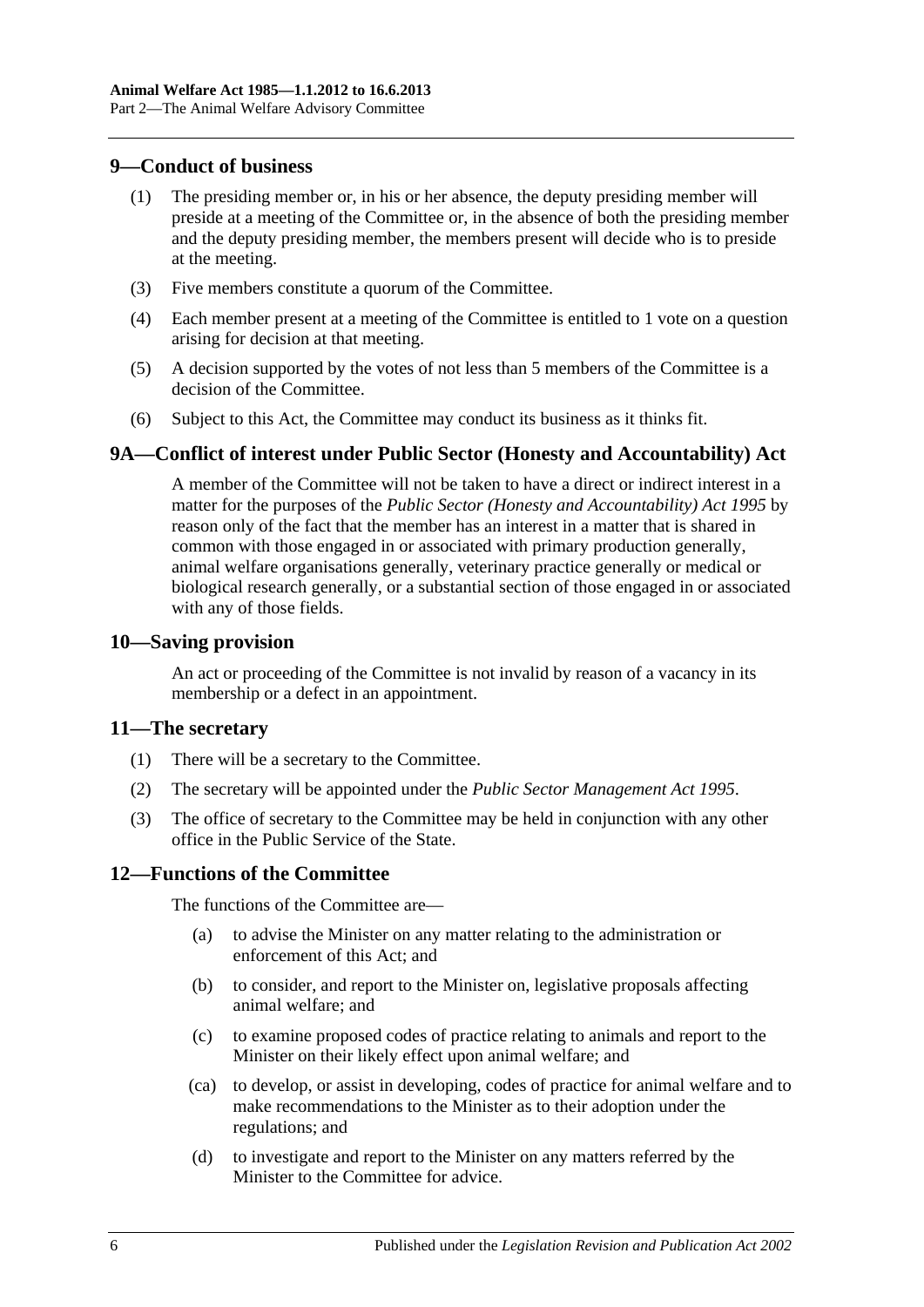# <span id="page-6-0"></span>**Part 3—Animal welfare offences**

## <span id="page-6-2"></span><span id="page-6-1"></span>**13—Ill treatment of animals**

- $(1)$  If—
	- (a) a person ill treats an animal; and
	- (b) the ill treatment causes the death of, or serious harm to, the animal; and
	- (c) the person intends to cause, or is reckless about causing, the death of, or serious harm to, the animal,

the person is guilty of an offence.

Maximum penalty: \$50 000 or imprisonment for 4 years.

<span id="page-6-3"></span>(2) A person who ill treats an animal is guilty of an offence.

Maximum penalty: \$20 000 or imprisonment for 2 years.

- (3) Without limiting the generality of [subsection](#page-6-2) (1) or [\(2\),](#page-6-3) a person ill treats an animal if the person—
	- (a) intentionally, unreasonably or recklessly causes the animal unnecessary harm; or
	- (b) being the owner of the animal—
		- (i) fails to provide it with appropriate, and adequate, food, water, living conditions (whether temporary or permanent) or exercise; or
		- (ii) fails to take reasonable steps to mitigate harm suffered by the animal; or
		- (iii) abandons the animal; or
		- (iv) neglects the animal so as to cause it harm; or
	- (c) having caused the animal harm (not being an animal of which that person is the owner), fails to take reasonable steps to mitigate the harm; or
	- (d) uses the animal in an organised animal fight; or
	- (e) releases the animal from captivity for the purpose of it then being hunted or killed; or
	- (f) causes the animal to be killed or injured by another animal; or
	- (g) kills the animal in a manner that causes the animal unnecessary pain; or
	- (h) unless the animal is unconscious, kills the animal by a method that does not cause death to occur as rapidly as possible; or
	- (i) carries out a medical or surgical procedure on the animal in contravention of the regulations; or
	- (j) ill treats the animal in any other manner prescribed by the regulations for the purposes of this section.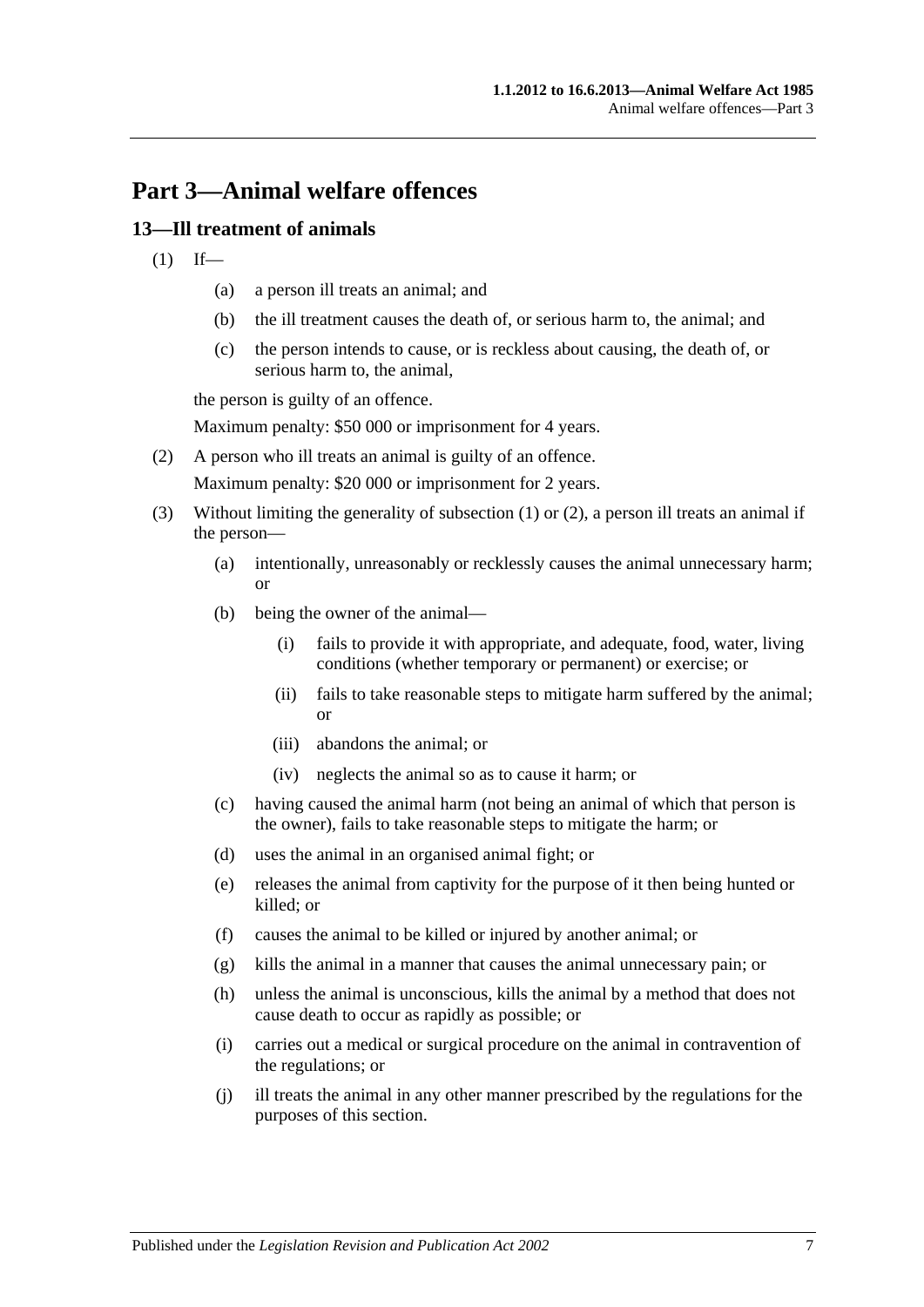- (4) A person charged with an offence against [subsection](#page-6-2) (1) (the *aggravated offence*) may be convicted of an offence against [subsection](#page-6-3) (2) (the *lesser offence*) if the court is not satisfied that the aggravated offence has been established beyond reasonable doubt but is satisfied that the lesser offence has been so established.
- (5) It is a defence to a charge of an offence against [subsection](#page-6-3) (2) if the defendant proves that the offence did not result from any failure on the part of the defendant to take reasonable care to avoid the commission of the offence.
- (6) In this section—

*cause*—a person's act or omission causes the death of, or harm to, an animal if the act or omission substantially contributes to the death or harm.

## <span id="page-7-1"></span><span id="page-7-0"></span>**14—Organised animal fights**

(1) A person must not organise or promote, or participate in organising or promoting, an organised animal fight.

Maximum penalty: \$20 000 or imprisonment for 2 years.

- <span id="page-7-2"></span>(2) A person must not keep an animal wholly or partly for the purpose of the animal being used (whether by that person or another person) in an organised animal fight. Maximum penalty: \$20 000 or imprisonment for 2 years.
- (3) A person must not, without the approval of the Minister, have in his or her possession or control—
	- (a) a cock-fighting spur; or
	- (b) an implement, article or other thing made or adapted for attachment to an animal—
		- (i) for the purpose of training the animal to fight another animal; or
		- (ii) for the purpose of inciting or assisting the animal to fight another animal or to inflict injury on another animal during a fight; or
		- (iii) for the purpose of protecting the animal in a fight with another animal; or
	- (c) a drug (not being a drug supplied on the prescription of, and given to an animal in accordance with the directions of, a veterinary surgeon) to be administered to an animal for the purpose of inciting or assisting the animal to fight another animal or to inflict injury on another animal during a fight.

Maximum penalty: \$20 000 or imprisonment for 2 years.

- <span id="page-7-3"></span>(4) A person must not knowingly allow premises owned or occupied by, or a vehicle owned by or under the control of, the person to be used for the purposes of—
	- (a) an organised animal fight; or
	- (b) housing or transporting an animal that is to be used in an organised animal fight.

Maximum penalty: \$20 000 or imprisonment for 2 years.

- (5) A person must not, without lawful excuse (the proof of which lies on the defendant)—
	- (a) be present at an organised animal fight; or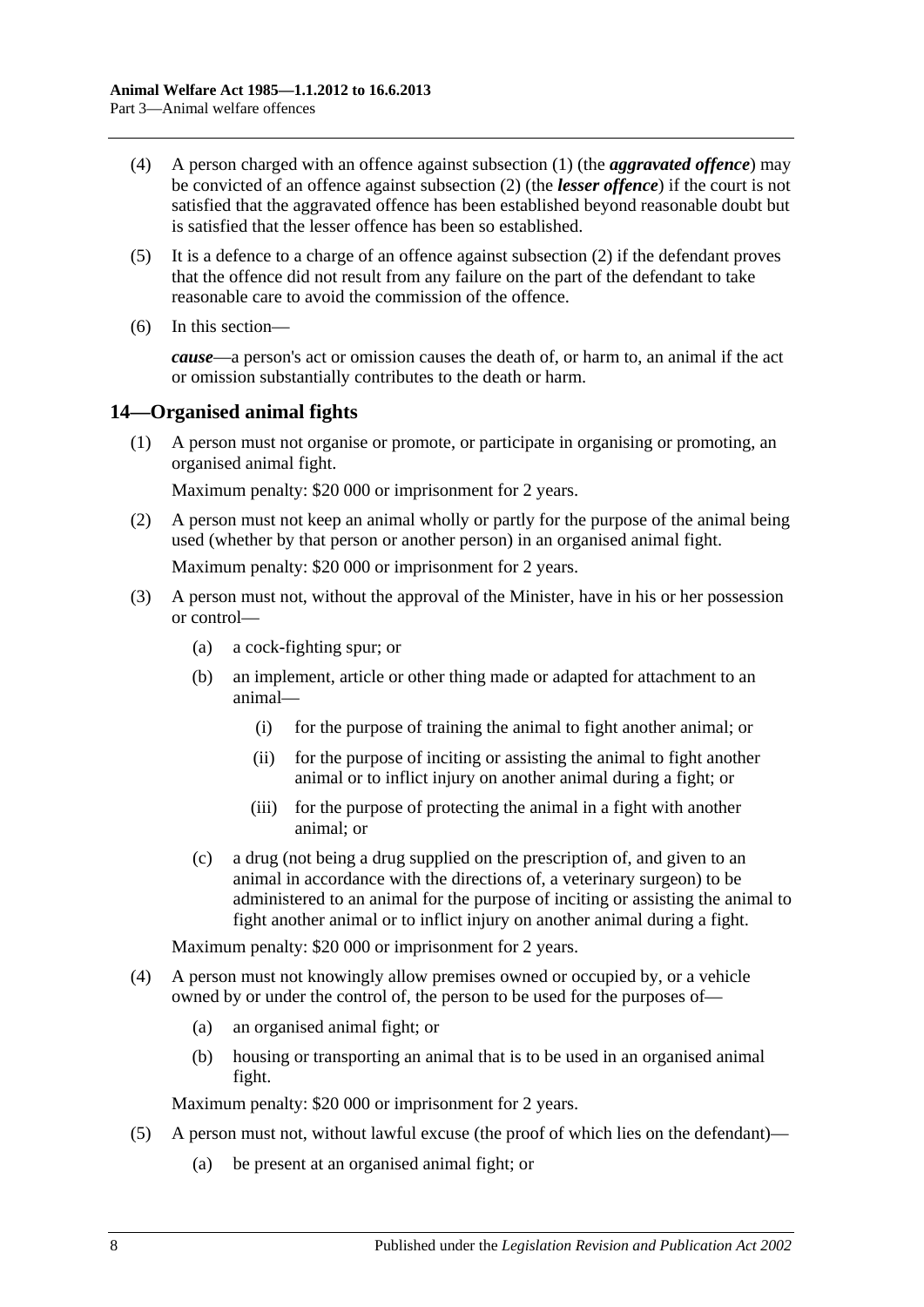(b) be in a place at which an organised animal fight is taking place.

Maximum penalty: \$10 000 or imprisonment for 1 year.

#### <span id="page-8-0"></span>**15—Electrical devices not to be used in contravention of regulations**

A person must not, for the purpose of confining or controlling an animal, use an electrical device in contravention of the regulations.

Maximum penalty: \$10 000 or imprisonment for 1 year.

#### <span id="page-8-1"></span>**15A—Duty of person in charge of vehicle in case of accidents involving animals**

Where an animal is injured in an accident involving a vehicle, the person in charge of the vehicle must—

- (a) take such steps as are reasonably practicable in the circumstances to inform the owner of the animal that the animal was injured; and
- (b) where, after taking such steps, that person has been unable to contact the owner—inform an inspector, within 24 hours of the accident occurring, of the circumstances of the accident.

Maximum penalty: \$5 000. Expiation fee: \$315.

## <span id="page-8-3"></span><span id="page-8-2"></span>**Part 4—Teaching and research involving animals**

#### **Division 1—Licences for teaching and research involving animals**

#### <span id="page-8-4"></span>**16—Prohibition of use of animals for teaching or research unless licensed**

- (1) Subject to [subsection](#page-8-6) (2), a person must not use an animal for the purposes of—
	- (a) teaching any science; or
	- (b) research or experimentation,

without a licence under this Part.

Maximum penalty:

In relation to a body corporate—\$50 000.

In relation to a natural person—\$10 000.

<span id="page-8-6"></span>(2) A employee is not required to hold a licence under this Part in respect of anything done in the course of employment by a person who holds a licence under this Part.

#### <span id="page-8-5"></span>**17—Application for a licence**

- (1) A person may apply to the Minister for a licence under this Part.
- (2) An application for a licence must—
	- (a) be made in the prescribed manner in a form approved by the Minister; and
	- (b) contain the prescribed information; and
	- (c) be accompanied by the prescribed application fee.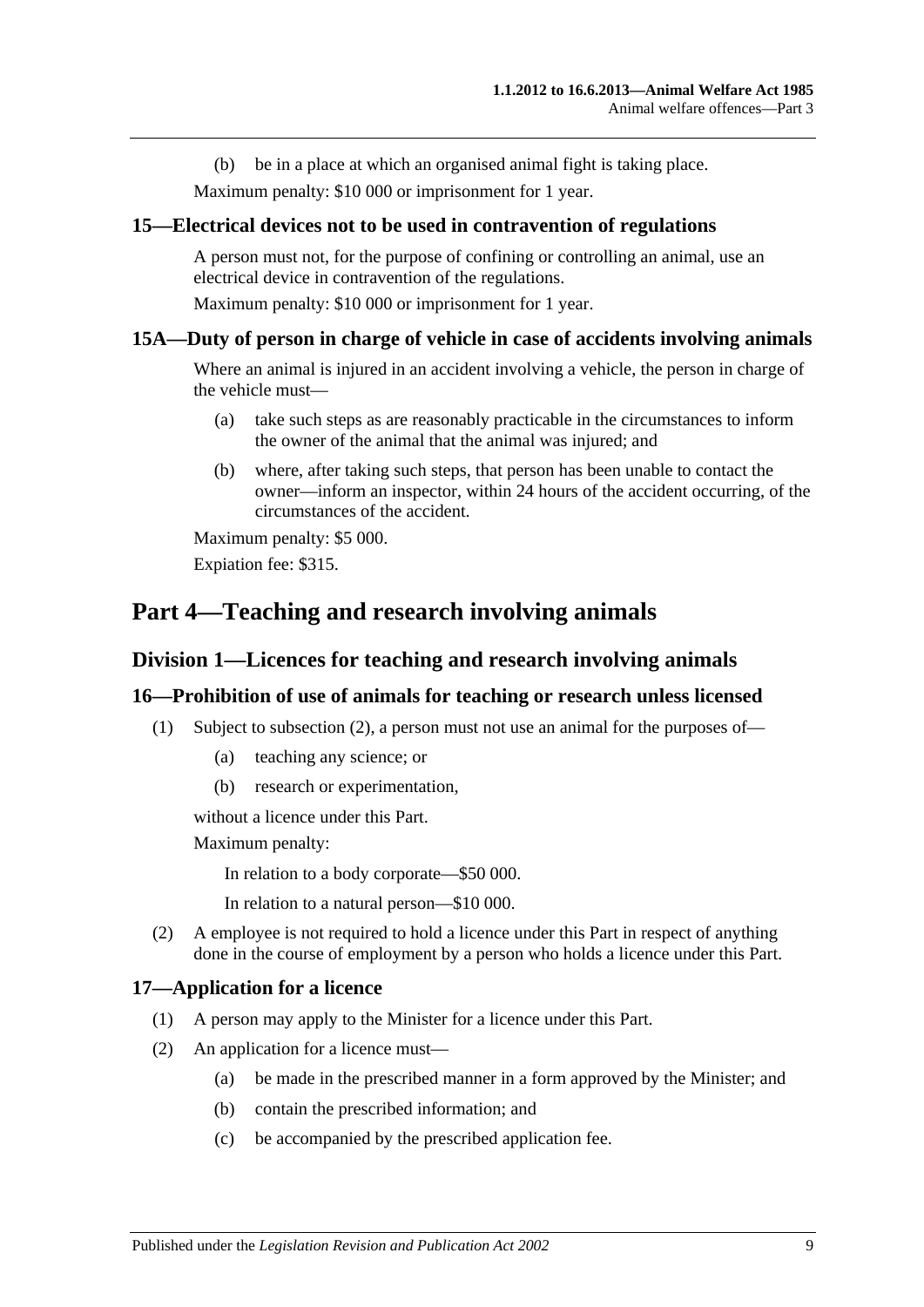## <span id="page-9-0"></span>**18—Grant of licences**

- (1) Where application is made under this Part for a licence, the Minister must determine whether a licence should be granted having regard to—
	- (a) the suitability of the applicant to be granted the licence; and
	- (b) the adequacy of the applicant's premises and facilities for the care and handling of animals; and
	- (c) the adequacy of arrangements made by the applicant for the provision of veterinary attention to animals; and
	- (d) such other matters as may be prescribed.
- (2) On granting a licence, the Minister must forward to the applicant a licence in the form approved by the Minister.

## <span id="page-9-1"></span>**19—Conditions of licence**

- (1) A licence under this Part is subject to such conditions as the Minister may specify by notice in writing given to the holder of the licence.
- (2) Without limiting the matters with respect to which conditions may be imposed, the Minister may impose conditions—
	- (a) requiring the holder of the licence to establish an animal ethics committee in accordance with [section](#page-10-4) 23; and
	- (b) requiring the holder of the licence to consult with an animal ethics committee in relation to specified matters; and
	- (c) requiring the holder of the licence to seek the approval of an animal ethics committee before—
		- (i) acquiring animals for the purposes of teaching, research or experimentation; or
		- (ii) using animals for the purposes of teaching, research or experimentation; and
	- (d) requiring the holder of the licence to provide an animal ethics committee with such information in relation to teaching, research or experimentation involving animals as the animal ethics committee may request; and
	- (e) requiring the holder of the licence to answer such questions in relation to teaching, research or experimentation involving animals as may be put by an animal ethics committee; and
	- (f) requiring the holder of the licence to comply with such provisions of the Code as may be specified in the conditions.
- (3) The Minister may, by notice in writing given to the holder of a licence, vary or revoke a condition of the licence or impose a further condition.
- (4) A person who contravenes or fails to comply with a condition of a licence is guilty of an offence.

Maximum penalty:

In relation to a body corporate—\$50 000.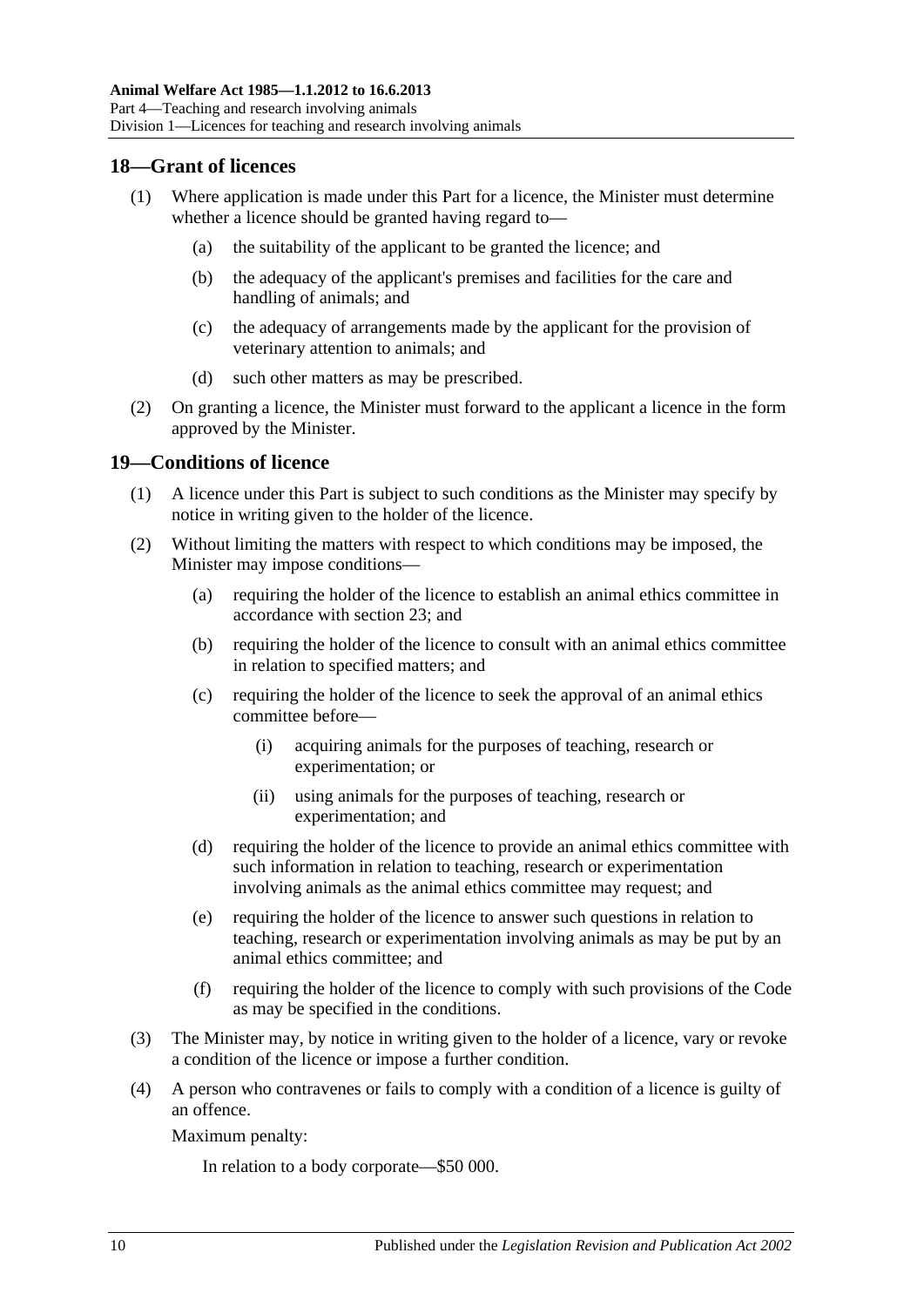In relation to a natural person—\$10 000.

## <span id="page-10-0"></span>**20—Renewal of licences**

- (1) Subject to this Part, a licence remains in force for a period of 2 years from the day on which it is granted and may be renewed for successive periods of 2 years.
- (2) An application for renewal—
	- (a) must be made in a manner and form determined by the Minister; and
	- (b) must be delivered to the Minister not less than 1 month before the licence is due to expire; and
	- (c) must be accompanied by the prescribed fee.
- (3) The Minister has a discretion to determine an application for renewal despite the fact that it is delivered out of time.
- (4) Where an application for renewal is made in accordance with this Act, the Minister must renew the licence of the applicant.

## <span id="page-10-1"></span>**21—Surrender of licences**

The holder of a licence may at any time surrender the licence to the Minister.

## <span id="page-10-2"></span>**22—Revocation of suspension of licences**

- (1) Where the holder of a licence—
	- (a) has been found guilty of an offence against this Act; or
	- (b) has obtained the licence improperly; or
	- (c) has failed to comply with a condition of the licence,

the Minister may, by notice in writing addressed to the holder of the licence, revoke the licence, or suspend the licence for a period specified in the notice.

## <span id="page-10-3"></span>**Division 2—Animal Ethics Committees**

#### <span id="page-10-4"></span>**23—Animal ethics committees**

- (1) The Minister may establish animal ethics committees for the purposes of this Act.
- (2) Where a licensee is required, as a condition of the licence, to establish an animal ethics committee, the licensee must establish an animal ethics committee in accordance with this section.
- <span id="page-10-5"></span>(3) An animal ethics committee will consist of at least 5 members appointed by the Minister, of whom—
	- (a) at least 1 will be a veterinary surgeon; and
	- (b) at least 1 will be a person who is engaged in teaching or research activities involving animals; and
	- (c) at least 1 will be a person who is responsible for the daily care of animals kept for use in teaching or research activities; and
	- (d) at least 1 will be a person with an established commitment to the welfare of animals; and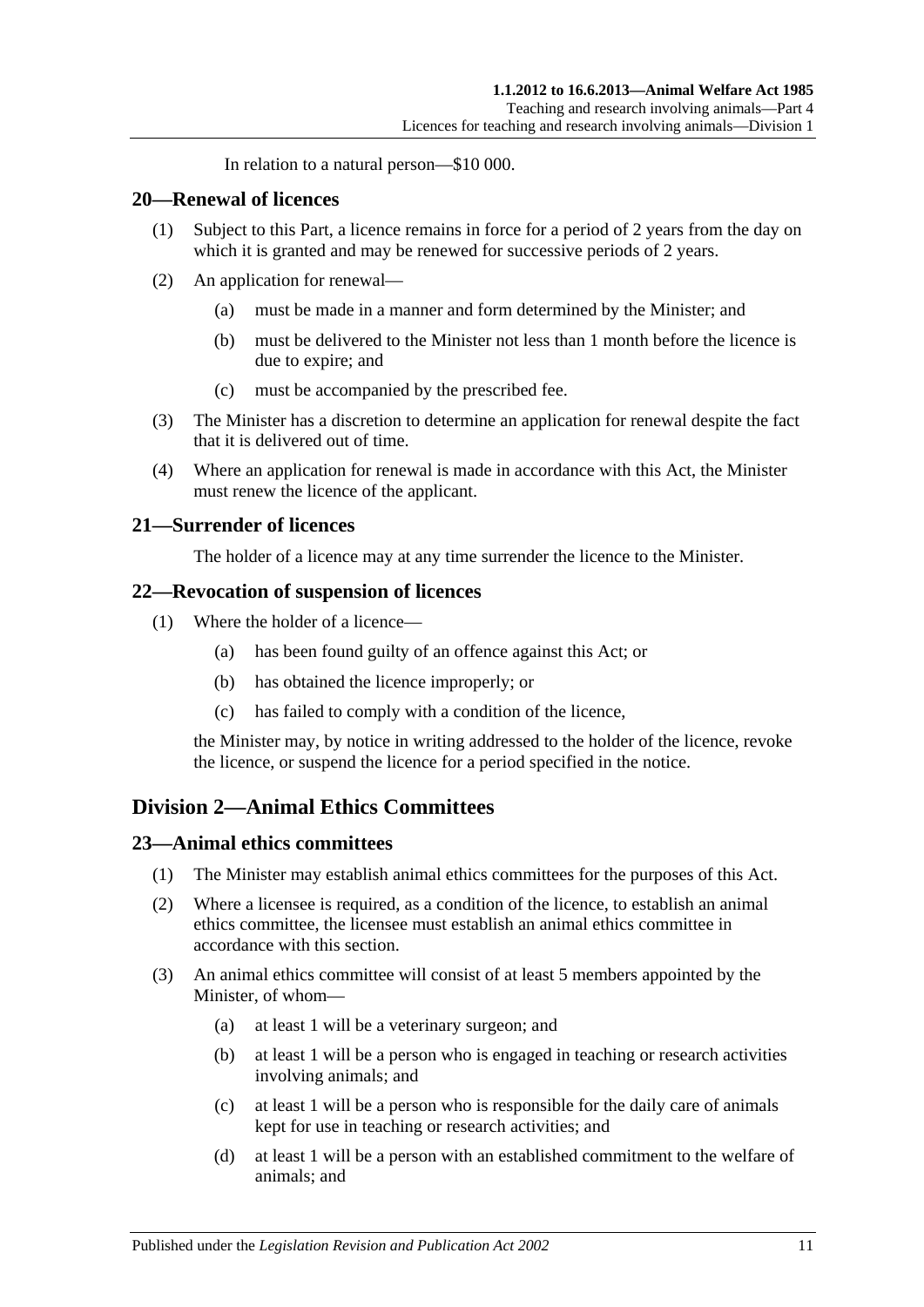- (e) at least 1 will be a person who is independent of the licensee and has never been involved in teaching or research activities involving animals.
- (4) In selecting persons for appointment to an animal ethics committee the Minister should act with a view to ensuring that the membership of the committee is, as nearly as possible, equally representative of each of the classes of person referred to in [subsection](#page-10-5) (3).
- (5) The Minister will appoint a member of an animal ethics committee to be the presiding member of the committee.
- (6) A member of an animal ethics committee is entitled to receive—
	- (a) in the case of an animal ethics committee established by the Minister—such allowances and expenses as the Governor may determine; and
	- (b) in the case of an animal ethics committee established by a licensee—such allowances and expenses as may be determined by agreement between the licensee and the member.
- (7) The term of office of a member of an animal ethics committee must not exceed 2 years, and on the expiration of a term of office, the member is eligible for reappointment.

## <span id="page-11-0"></span>**24—Procedure**

- (1) The quorum of an animal ethics committee consists of such number of members of the committee as may be determined by the Minister.
- (2) A decision carried by a majority of the votes cast by the members present at a meeting of an animal ethics committee is a decision of the committee.
- (3) Each member present at a meeting of an animal ethics committee is entitled to 1 vote on a question arising for decision at that meeting and, in the event of an equality of votes, the person presiding is entitled to a second, or casting, vote.
- (4) Subject to this Act, the business of an animal ethics committee may be conducted in accordance with the Code but otherwise in such manner as the committee determines.

## <span id="page-11-1"></span>**25—Functions of animal ethics committees**

- (1) Subject to this section, the functions of an animal ethics committee are—
	- (a) to determine matters required under this Act to be referred to an animal ethics committee by the holder of a licence; and
	- (b) to approve the use of animals for the purposes of teaching, research or experimentation proposed to be undertaken by the holder of a licence; and
	- (c) to approve the acquisition, by the holder of a licence, of animals for the purposes of teaching, research or experimentation; and
	- (d) to ensure that animals involved in teaching, research or experimentation are treated humanely, and that the regulations relating to such activities are complied with; and
	- (e) to furnish the Minister with annual reports in accordance with the regulations; and
	- (f) such other functions as are prescribed by the Code or the regulations.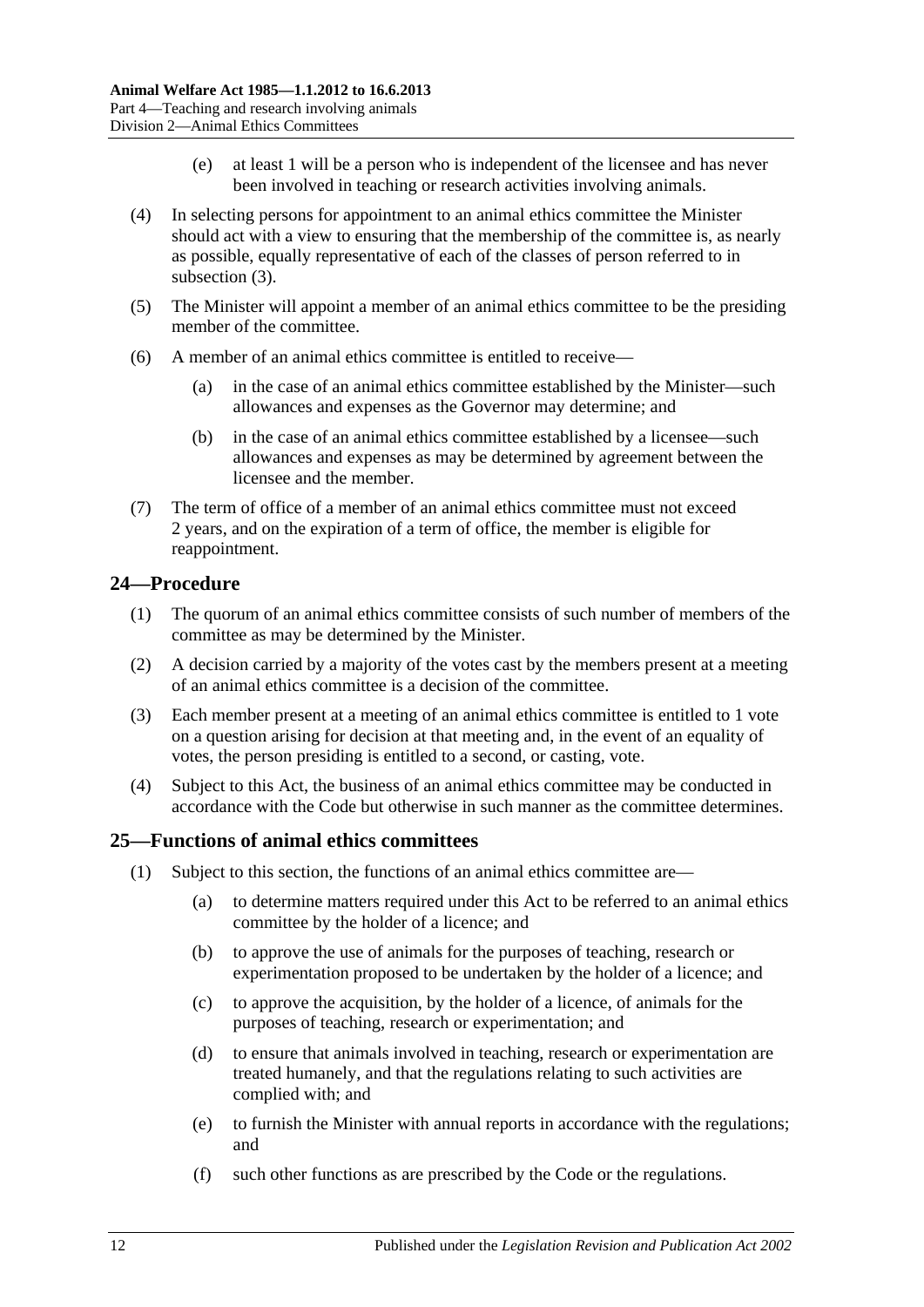- (1a) In performing its functions, an animal ethics committee must comply with the Code.
- (2) An animal ethics committee may, subject to and in accordance with the Code, approve the use of an animal for the purposes of teaching, research or experimentation, or the acquisition of animals for such purposes, unconditionally, or subject to such conditions as the committee thinks fit.
- (3) An animal ethics committee may not approve the use of an animal for the purposes of research or experimentation, or the acquisition of an animal for such purposes, unless it is satisfied that—
	- (a) the use of the animal is essential for the particular purpose; and
	- (b) the person who proposes to use the animal has appropriate experience and qualifications.
- (4) A person who contravenes or fails to comply with a condition of an approval under this section is guilty of an offence.

Maximum penalty:

In relation to a body corporate—\$50 000.

In relation to a natural person—\$10 000.

## <span id="page-12-0"></span>**Division 3—Appeals**

#### <span id="page-12-1"></span>**26—Appeals against decisions of animal ethics committees**

- (1) A right of appeal to the Minister lies against any decision of an animal ethics committee under this Part.
- (2) The appeal must be instituted within 1 month of the making of the decision appealed against, but the Minister may, if satisfied that in the circumstances it is just and reasonable to do so, extend the period within which an appeal may be instituted.
- (3) The Minister may not determine an appeal under this section unless the Committee has investigated, and furnished the Minister with a report upon, the appeal.
- (4) The Minister may, on the hearing of the appeal, confirm, vary or reverse the decision appealed against.

#### <span id="page-12-2"></span>**27—Appeal against decisions of Minister**

- (1) A right of appeal to the Supreme Court lies against any decision of the Minister under this Part.
- (2) The appeal must be instituted within 1 month of the making of the decision appealed against, but the Supreme Court may, if it is satisfied that it is just and reasonable in the circumstances to do so, dispense with the requirement that the appeal should be so instituted.
- (3) The Supreme Court may, on the hearing of the appeal, do 1 or more of the following, according to the nature of the case:
	- (a) affirm, vary or quash the decision appealed against, or substitute, or make in addition, any decision or order that should have been made in the first instance;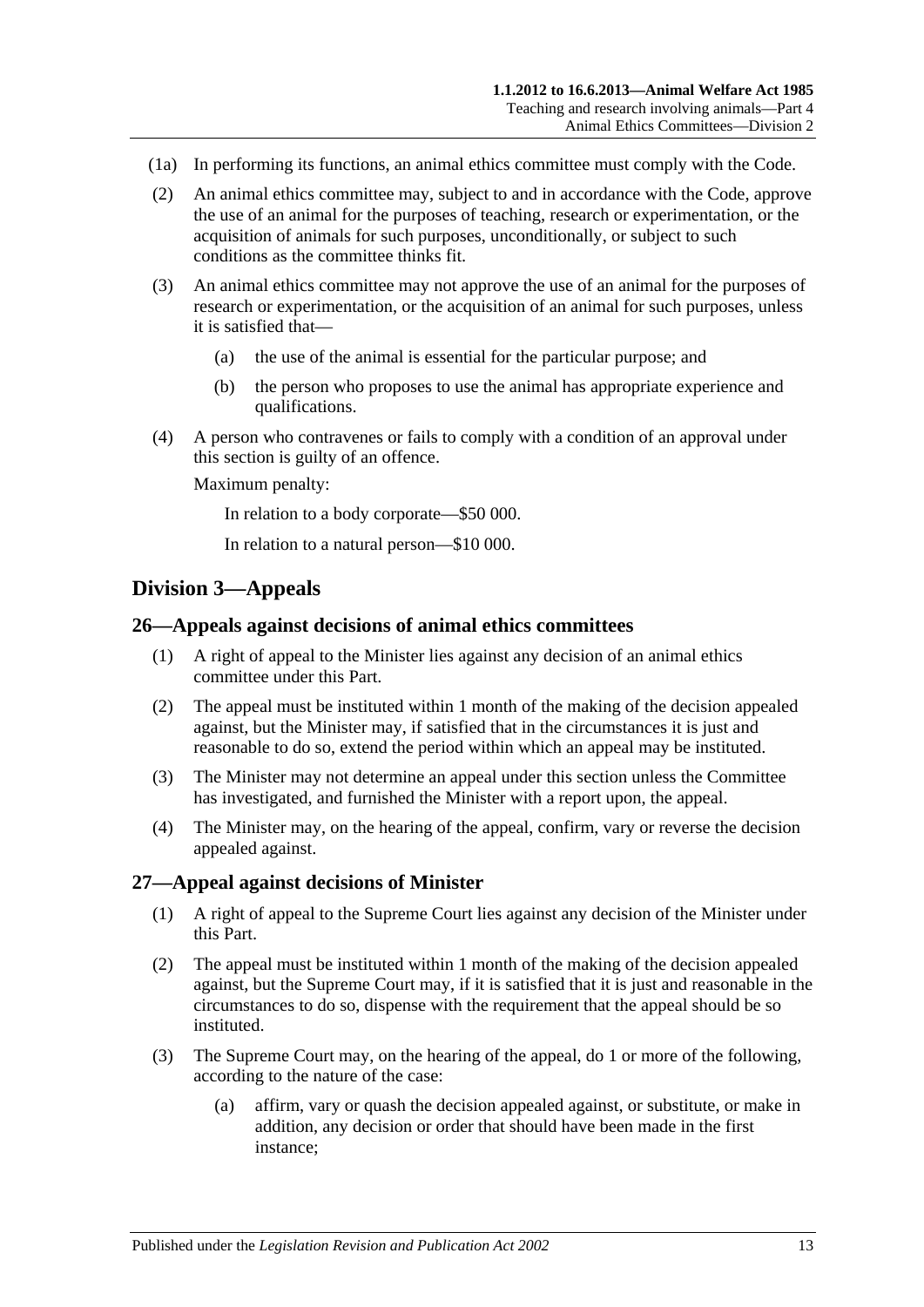- (b) remit the subject matter of the appeal to the Minister for further consideration;
- (c) make any further or other order as to costs or any other matter that the case requires.
- (4) The Minister must, if so required by any person affected by a decision, state in writing the reasons for that decision.
- (5) If the reasons of the Minister were not given in writing at the time of making a decision or order and the appellant then requested the Minister to state the reasons in writing, the time for instituting the appeal runs from the time when the appellant receives the written statement of those reasons.

# <span id="page-13-0"></span>**Part 5—Enforcement**

## <span id="page-13-1"></span>**Division 1—Appointment and identification of inspectors**

## <span id="page-13-2"></span>**28—Appointment of inspectors**

- (1) The Minister may, by instrument in writing, appoint a qualified person to be an inspector for the purposes of this Act.
- <span id="page-13-4"></span>(2) An appointment may be made subject to conditions specified in the instrument of appointment.
- (3) Without limiting the conditions that may be imposed under [subsection](#page-13-4) (2), the conditions may include the following:
	- (a) a condition restricting the powers of the inspector;
	- (b) a condition requiring the inspector to undertake suitable training;
	- (c) a condition requiring compliance with prescribed protocols and operational procedures;
	- (d) any other condition that the Minister thinks fit.
- (4) The Minister may, at any time, revoke an appointment or vary, revoke or add a condition of an appointment.
- (5) In this section—

*qualified person* means a person who has successfully completed training as prescribed by the regulations.

## <span id="page-13-3"></span>**29—Identification of inspectors**

- (1) An inspector appointed under this Part must be issued with an identity card—
	- (a) containing the person's name and a photograph of the person; and
	- (b) stating that the person is an inspector for the purposes of this Act.
- (2) If the powers of an inspector have been limited by conditions, the identity card issued to the inspector must contain a statement of the conditions imposed on the inspector's powers.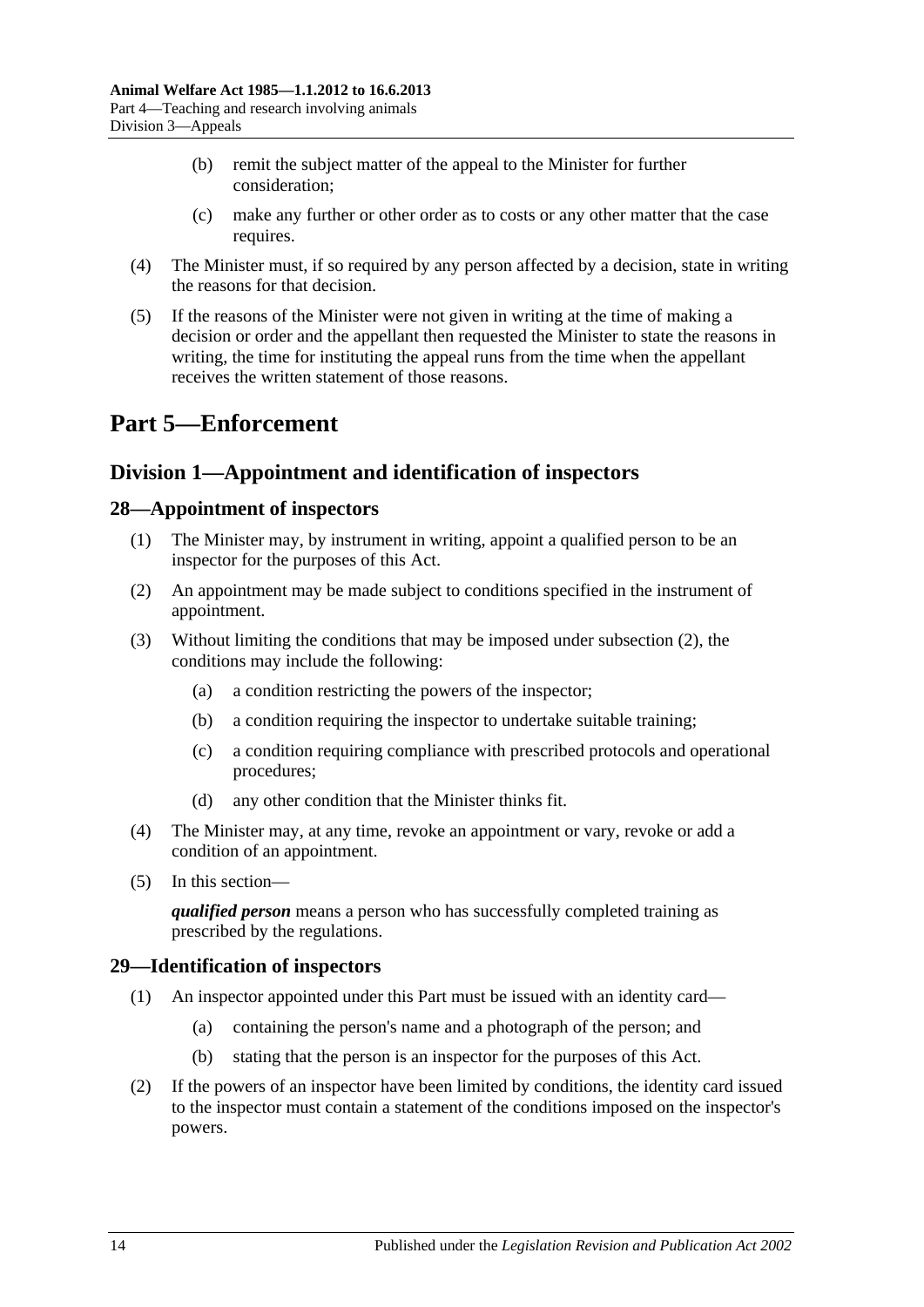- (3) An inspector appointed under this Part must, at the request of a person in relation to whom the inspector intends to exercise powers under this or any other Act, produce for the inspection of the person his or her identity card.
- (4) If an inspector who is a police officer is not in uniform, the officer must, at the request of a person in relation to whom the officer intends to exercise powers under this Act, produce for the inspection of the person his or her warrant card.
- (5) If a person in possession of an identity card issued to the person under this section ceases to be an inspector, the person must immediately return the identity card to the Minister.

Maximum penalty: \$2 500.

Expiation fee: \$210.

## <span id="page-14-0"></span>**Division 2—Powers of inspectors**

## <span id="page-14-2"></span><span id="page-14-1"></span>**30—General powers**

- <span id="page-14-3"></span>(1) An inspector may—
	- (a) enter and search and, if necessary, use reasonable force to break into or open—
		- (i) premises or a vehicle to which this section applies; or
		- (ii) part of, or anything in or on, premises or a vehicle to which this section applies; and
	- (b) give directions with respect to the stopping or movement of a vehicle to which this section applies; and
	- (c) require a person to produce a document, including a written record that reproduces in an understandable form information stored by computer, microfilm or other process; and
	- (d) examine, copy or take extracts from a document or information so produced or require a person to provide a copy of any such document or information; and
	- (e) take photographs, films or audio, video or other recordings; and
	- (f) seize and retain any animal or other thing that the inspector reasonably suspects has been used in, or may constitute evidence of, a contravention of this Act; and
	- (g) identify, by marking, tagging or otherwise, an animal or other property in respect of which powers have been exercised under this Act; and
	- (h) require a person who the inspector reasonably suspects has committed, is committing, or is about to commit, a contravention of this Act to state the person's full name and usual place of residence and to produce evidence of the person's identity; and
	- (i) require a person who the inspector reasonably suspects has knowledge of matters in respect of which information is required for the administration or enforcement of this Act to answer questions in relation to those matters; and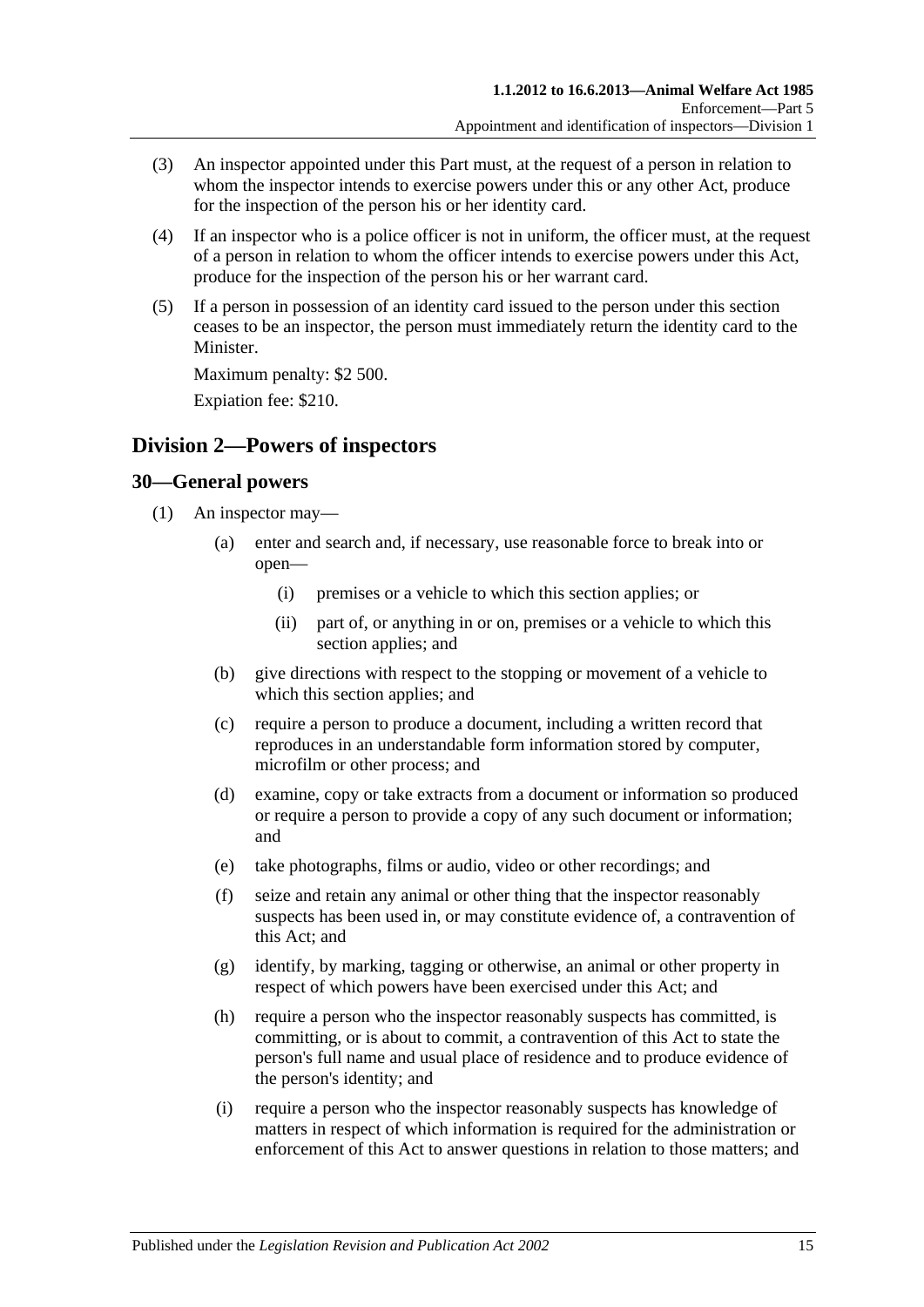- (j) require a person holding or required to hold a licence, permit or approval under this Act to produce it for inspection; and
- (k) give a direction required in connection with the exercise of a power conferred by this Act or otherwise in connection with the administration or enforcement of this Act.
- (2) An inspector—
	- (a) may only exercise the powers conferred by [subsection](#page-14-2) (1) as reasonably required for the administration and enforcement of this Act; and
	- (b) may only exercise the power to use force under [subsection](#page-14-3)  $(1)(a)$  on the authority of a warrant issued by a magistrate or in circumstances in which the inspector reasonably believes that urgent action is required in order to prevent or mitigate serious harm occurring to an animal.
- (3) An inspector may be assisted in the exercise of powers under this Act by such persons as the inspector considers necessary in the circumstances.
- (4) An inspector may require an occupier of premises or a person apparently in charge of a vehicle, animal or other thing to give to the inspector or a person assisting the inspector such assistance as is reasonably required by the inspector for the effective exercise of powers under this Act.
- (5) This section applies to the following premises and vehicles:
	- (a) premises or a vehicle in or on which an inspector reasonably suspects that an offence against this Act has been, is being or is about to be, committed;
	- (b) premises or a vehicle in or on which an inspector reasonably suspects there is an animal that is being, or has been, harmed unnecessarily or that will, if urgent action is not taken, be harmed unnecessarily;
	- (c) premises or a vehicle subject to, or being used for the purposes of an activity that is the subject of, a licence, permit or approval under this Act;
	- (d) premises or a vehicle in or on which an inspector reasonably suspects there is an animal in respect of which an animal welfare notice or animal welfare order is in force;
	- (e) premises or a vehicle that an inspector reasonably suspects is being used for or in connection with a business, or organised event or activity, involving animals;
	- (f) premises or a vehicle in which an inspector reasonably suspects there may be records relating to a business or organised event or activity involving animals or an animal or other thing that has been used in, or may constitute evidence of, a contravention of this Act.

## <span id="page-15-0"></span>**31—Routine inspections**

- (1) Subject to this section, if, for the purposes of administering this Act, an inspector proposes to exercise powers under this Act to conduct a routine inspection of premises or a vehicle in circumstances where there is no suspicion of an offence, the inspector must—
	- (a) give the occupier of the premises or the owner of the vehicle reasonable notice of the proposed inspection; and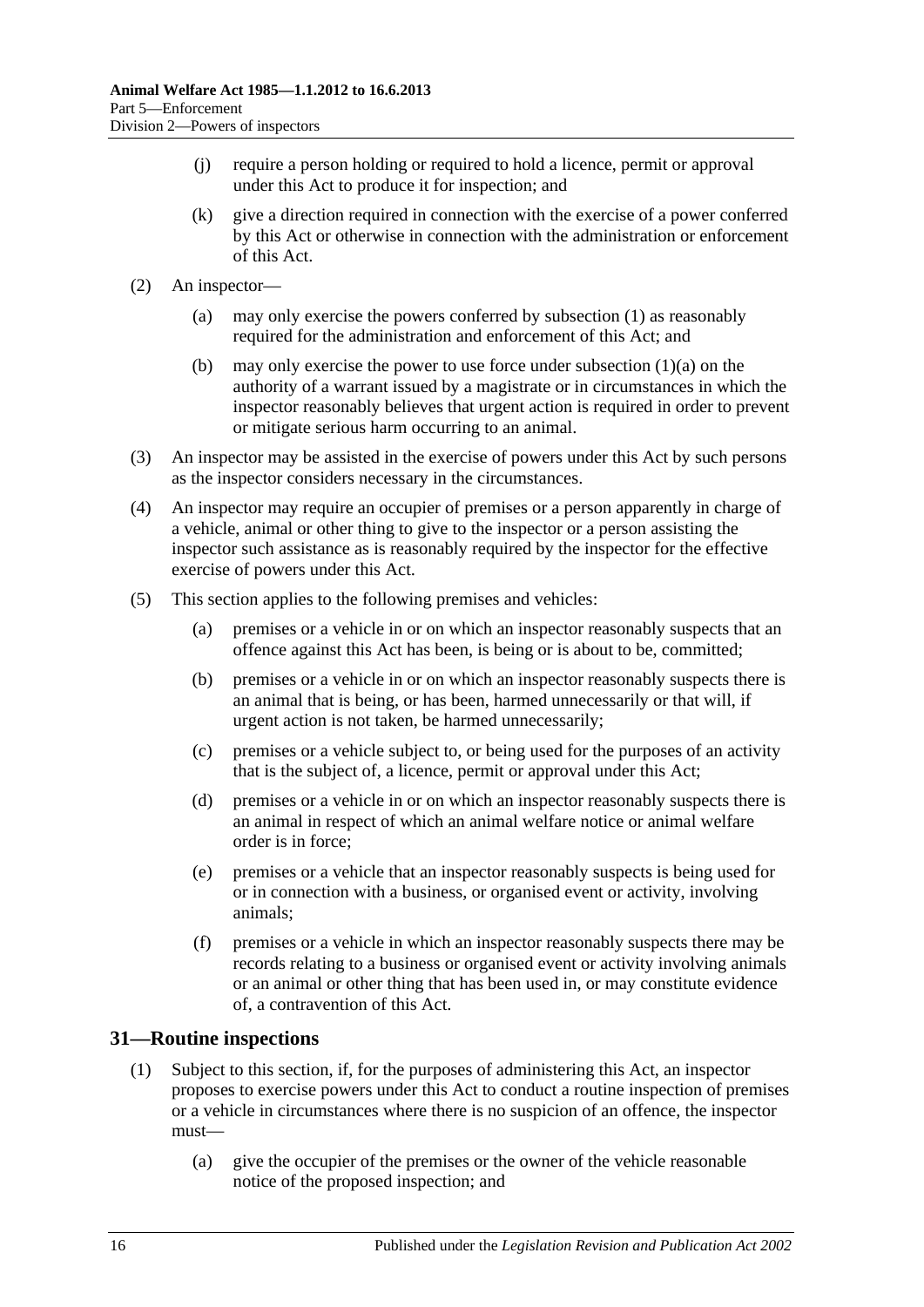- (b) give the following persons (as required) a reasonable opportunity to accompany the inspector throughout the inspection:
	- (i) the occupier of the premises or the owner of the vehicle;
	- (ii) a nominee of the occupier of the premises or the owner of the vehicle;
	- (iii) the occupier of the premises or the owner of the vehicle and a nominee of the occupier or owner; and
- (c) take such steps as are necessary in the circumstances to minimise any adverse effect of the inspection on the business or activities of the occupier of the premises or the owner of the vehicle.
- (2) No notice is required to be given of a routine inspection of premises or a vehicle in or on which an inspector reasonably suspects there is an animal in respect of which an animal welfare notice or animal welfare order is in force.
- (3) Non-compliance with this section does not affect the validity of the exercise of powers by the inspector under this Act.

## <span id="page-16-1"></span><span id="page-16-0"></span>**31A—Special powers relating to animals**

- (1) An inspector may examine an animal and its living conditions and, if the inspector suspects on reasonable grounds that the animal is suffering or may if urgent action is not taken suffer unnecessary harm, do 1 or more of the following:
	- (a) provide treatment and care for the animal;
	- (b) cause the living conditions of the animal to be modified;
	- (c) seize and retain the animal for treatment and care.
- (2) For the purposes of [subsection](#page-16-1) (1), an inspector has all of the powers conferred on an inspector by [section](#page-14-1) 30.
- (3) The costs and expenses reasonably incurred by a person or the Crown in seizing, treating or caring for an animal, or in causing the living conditions of an animal to be modified, under this section may be recovered as a debt from the owner of the animal.
- <span id="page-16-2"></span>(4) Subject to this section, an inspector may destroy an animal if of the opinion that the condition of the animal is such that the animal is so weak or disabled (whether physically or mentally), or in such pain, that it should be destroyed.
- (5) An inspector must not exercise a power under [subsection](#page-16-2) (4) unless—
	- (a) the owner of the animal consents; or
	- (b) the owner of the animal has refused or failed to give consent and a magistrate has, on application by an inspector, issued a warrant authorising the destruction of the animal; or
	- (c) the inspector has been unable to determine who owns the animal, or has been unable to contact the owner, after taking reasonable steps to do so; or
	- (d) the inspector is satisfied that the animal is wild.
- (6) An inspector who destroys an animal under this section does not incur any civil liability for the destruction.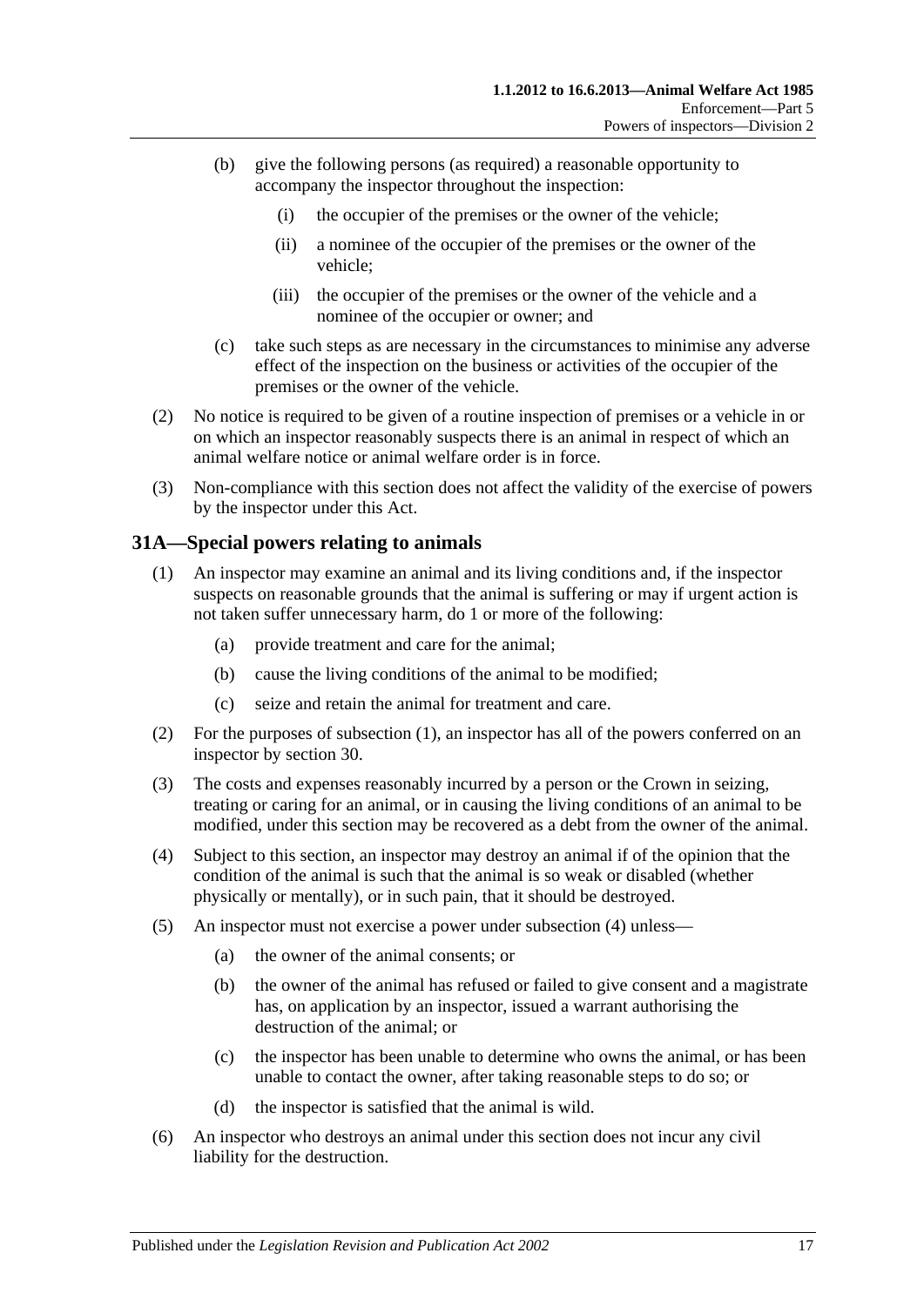## <span id="page-17-0"></span>**31B—Animal welfare notices**

- (1) If an inspector believes on reasonable grounds that the exercise of powers under this section is warranted because the welfare of an animal is being adversely affected, the inspector may, by written notice (an *animal welfare notice*) given to the owner of the animal—
	- (a) direct the owner to provide the animal with such food, water, shelter, rest or treatment as the inspector thinks necessary;
	- (b) require the owner to ensure the animal is not worked or used for any purpose specified in the notice for such period as is specified in the notice;
	- (c) require the owner to ensure the animal is exercised in accordance with the stipulations of the notice;
	- (d) direct or require the owner to take any other action specified in the notice, within the time specified in the notice, that the inspector considers necessary for the improvement of the animal's welfare.
- (2) A person to whom an animal welfare notice has been given must not refuse or fail to comply with the direction or requirement set out in the notice.

Maximum penalty: \$2 500.

Expiation fee: \$210.

## <span id="page-17-1"></span>**Division 3—Miscellaneous**

#### <span id="page-17-2"></span>**31C—Dealing with seized animals and objects**

- (1) The Minister may sell, destroy or otherwise dispose of an animal or object that has been seized under this Act but is no longer required to be retained if—
	- (a) the whereabouts of the owner of the animal or object cannot, after reasonable inquiries, be ascertained; or
	- (b) the whereabouts of the owner are known but the owner has failed, within 3 clear working days of being given written notice that the animal or object may be collected from a specified place, to collect the animal or object.
- <span id="page-17-3"></span>(2) If, on application by an inspector, a magistrate is satisfied that—
	- (a) an animal has been seized and retained under this Act; and
	- (b) legal proceedings under this Act relating to the animal are pending; and
	- (c) in the circumstances, it is impractical or unreasonable for the animal to continue to be retained until the proceedings have been concluded or otherwise terminated,

the magistrate may make an order authorising that the animal be sold, destroyed or otherwise disposed of as the Minister thinks fit.

- (3) If an animal is disposed of by sale under [subsection](#page-17-3) (2), the proceeds of the sale are to be held by the Minister until the conclusion or termination of the proceedings when they are to be disbursed in accordance with a further order of the court.
- (4) In this section—

*working day* means any day except a Saturday, Sunday or public holiday.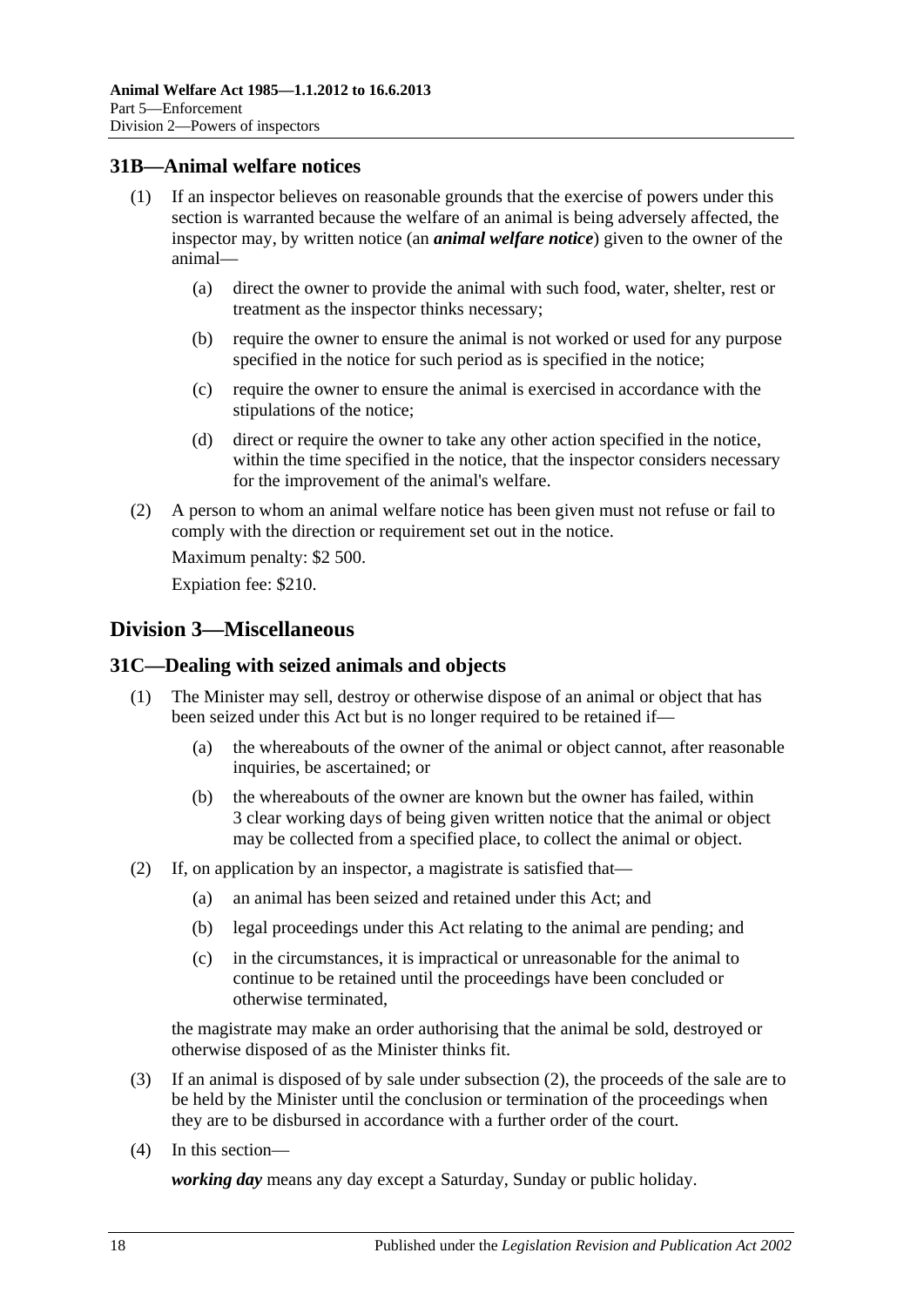## <span id="page-18-0"></span>**31D—Warrant procedures**

- (1) A magistrate must not issue a warrant for the purposes of this Part unless satisfied that the warrant is reasonably required in the circumstances.
- (2) An application for a warrant may be made personally or, if, in the opinion of the applicant, the warrant is urgently required and there is not enough time to lodge a written application and appear before a magistrate, by fax or telephone.
- (3) The grounds of an application for a warrant must be verified by affidavit.
- (4) If an application for the issue of a warrant is made by fax transmission, the following provisions apply:
	- (a) the application must be in a form approved by the Chief Magistrate;
	- (b) the application must be accompanied (through fax transmission) by an affidavit made by the applicant verifying the facts referred to in the application;
	- (c) the applicant must be available to speak to the magistrate by telephone;
	- (d) the magistrate is entitled to assume, without further inquiry, that a person who identifies himself or herself as the applicant acting in the capacity of an inspector during a telephone conversation with the magistrate is indeed the applicant acting in that capacity;
	- (e) the magistrate may, on being satisfied as to the circumstances of urgency and the grounds for the issue of a warrant, make out and sign a warrant;
	- (f) the warrant is to be taken to have been issued, and comes into force, when signed by the magistrate;
	- (g) the magistrate must forward the warrant to the applicant by fax transmission.
- <span id="page-18-1"></span>(5) If an application for a warrant is made by telephone, the following provisions apply:
	- (a) the applicant must inform the magistrate of the applicant's name and identify himself or herself as an inspector and the magistrate, on receiving that information, is entitled to assume its accuracy without further inquiry;
	- (b) the applicant must inform the magistrate of the purpose for which the warrant is required, the grounds on which it is sought and the circumstances giving rise to the urgency of the application;
	- (c) the magistrate may, on being satisfied as to the circumstances of urgency and the grounds for the issue of the warrant, inform the applicant of the facts on which the magistrate relies as grounds for the issue of the warrant, and must not proceed to issue the warrant unless the applicant undertakes to make an affidavit verifying those facts;
	- (d) if the applicant gives such an undertaking, the magistrate may then make out and sign a warrant;
	- (e) the warrant is to be taken to have been issued, and comes into force, when signed by the magistrate;
	- (f) the magistrate must inform the applicant of the terms of the warrant;
	- (g) the applicant must fill out and sign a warrant form (the *duplicate warrant*) that—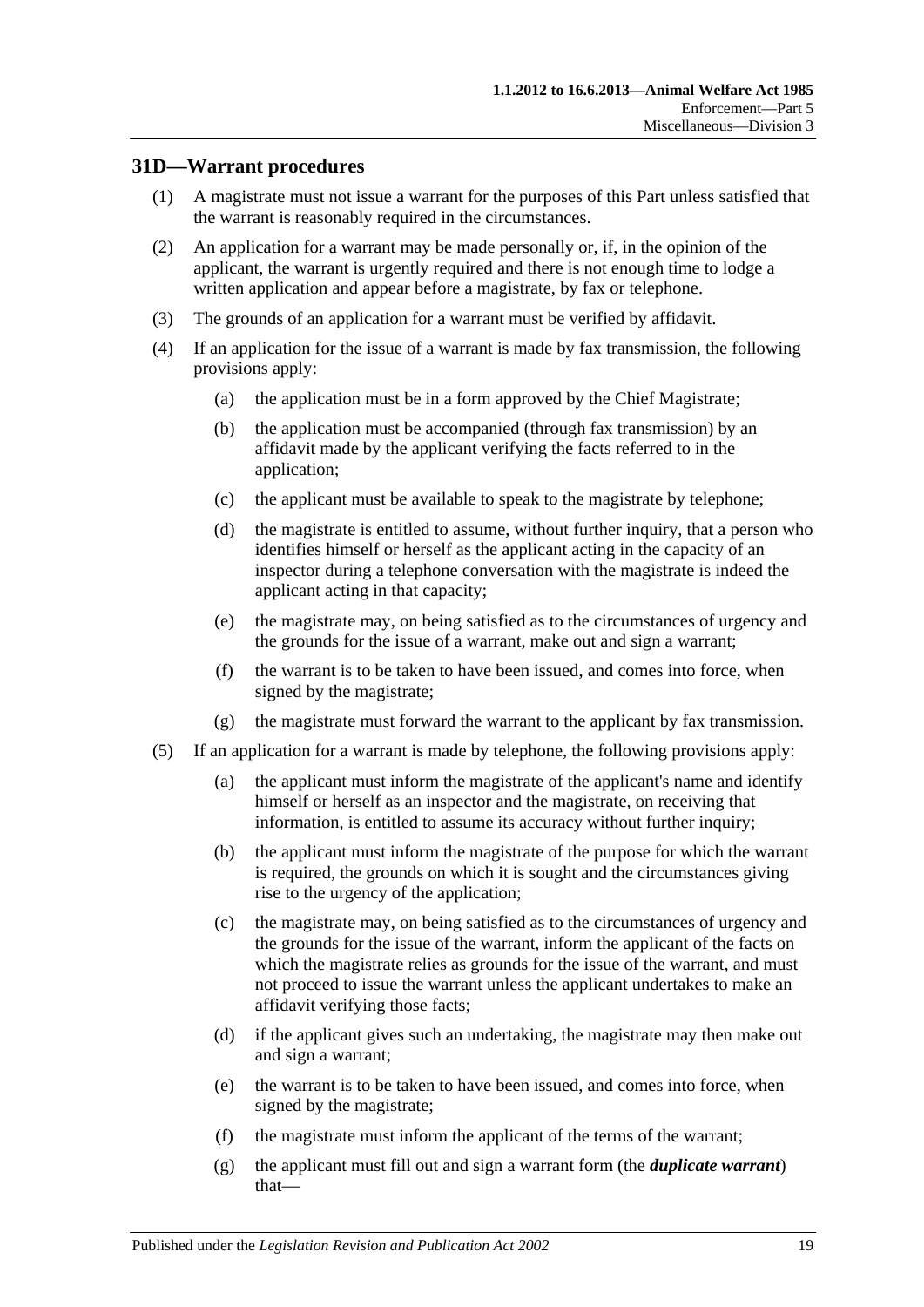- (i) sets out the name of the magistrate who issued the original and the terms of the warrant; and
- (ii) complies with any other prescribed requirements;
- (h) the applicant must, as soon as practicable after the issue of the warrant, forward to the magistrate an affidavit verifying the facts referred to in [paragraph](#page-18-1) (c) and a copy of the duplicate warrant.
- (6) A warrant, if not executed at the expiration of 1 month from the date of its issue, then expires.

## <span id="page-19-0"></span>**31E—Offence to hinder etc inspectors**

A person who—

- (a) hinders or obstructs an inspector, or a person assisting an inspector, in the exercise of powers under this Act; or
- (b) refuses or fails to comply with a requirement or direction of an inspector under this Act; or
- (c) when required by an inspector under this Act to answer a question, refuses or fails to answer the question to the best of the person's knowledge, information and belief; or
- (d) falsely represents, by words or conduct, that he or she is an inspector,

is guilty of an offence.

Maximum penalty: \$5 000.

#### <span id="page-19-2"></span><span id="page-19-1"></span>**32A—Court orders on finding of guilt etc**

- (1) A court may, on finding a person guilty of an offence against this Act or on declaring a person charged with an offence against this Act liable to supervision under Part 8A of the *[Criminal Law Consolidation Act](http://www.legislation.sa.gov.au/index.aspx?action=legref&type=act&legtitle=Criminal%20Law%20Consolidation%20Act%201935) 1935*, make 1 or more of the following orders:
	- (aa) an order requiring the person to care for any animal owned by the person (whether or not the subject of the offence) in accordance with the conditions of the order (which may include a condition that the care of any such animal be supervised or monitored by an inspector), either until further order, or for the period specified in the order;
	- (a) an order directing the person to surrender an animal that is owned by the person and is the subject of the offence to an inspector;
	- (b) an order directing the person to surrender any other specified animal owned by the person to an inspector;
	- (c) an order directing that any animal owned by the person that has been surrendered or seized under this Act be forfeited to the Crown;
	- (d) an order forbidding the person to acquire, or have custody of, any other animal or any other animal of a specified class, either until further order, or for the period specified in the order;
	- (e) an order forfeiting to the Crown an object that is the property of the person and is the subject of the offence or used by the person in the commission of the offence.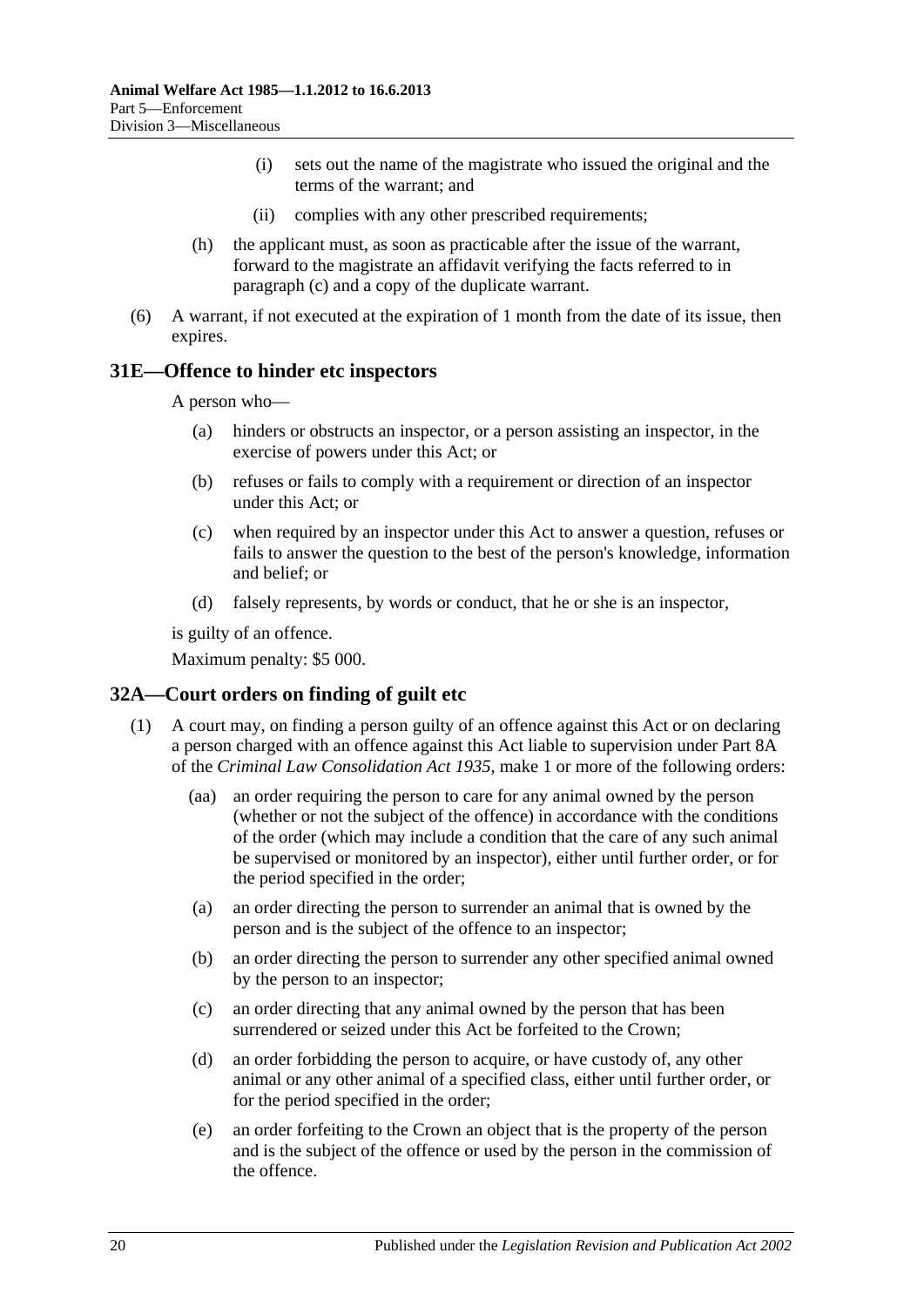(2) A person in relation to whom an order under [subsection](#page-19-2) (1) is in force must comply with the order

Maximum penalty: \$5 000.

(3) The Minister may sell, destroy or otherwise dispose of an animal or object that has been forfeited to the Crown.

# <span id="page-20-0"></span>**Part 6—Miscellaneous**

## <span id="page-20-1"></span>**33—Delegation**

- (1) The Minister may delegate to a body or person (including a person for the time being holding or acting in a specified office or position) a function or power of the Minister under this Act (except a prescribed function or power).
- (2) A delegation under this section—
	- (a) must be by instrument in writing; and
	- (b) may be absolute or conditional; and
	- (c) does not derogate from the power of the delegator to act in any matter; and
	- (d) is revocable at will.

## <span id="page-20-2"></span>**34—Permit to hold rodeos**

- (1) A person must not conduct a rodeo without a permit under this section. Maximum penalty: \$5 000.
- (2) An application for a permit—
	- (a) must be made to the Minister; and
	- (b) must be made in the prescribed manner and in a form approved by the Minister; and
	- (c) must be accompanied by the prescribed fee.
- (3) The term for which a permit is issued under this section and the conditions (if any) on which the permit is granted must be specified in the permit.
- (4) A person who contravenes or fails to comply with a condition of a permit under this section is guilty of an offence.

Maximum penalty: \$5 000.

## <span id="page-20-3"></span>**34A—False or misleading statements**

A person must not make a statement that is false or misleading in a material particular (whether by reason of the inclusion or omission of a particular) in an application made, or information provided, under this Act.

Maximum penalty:

- (a) if the person made the statement knowing that it was false or misleading—\$10 000 or imprisonment for 2 years;
- (b) in any other case—\$5 000.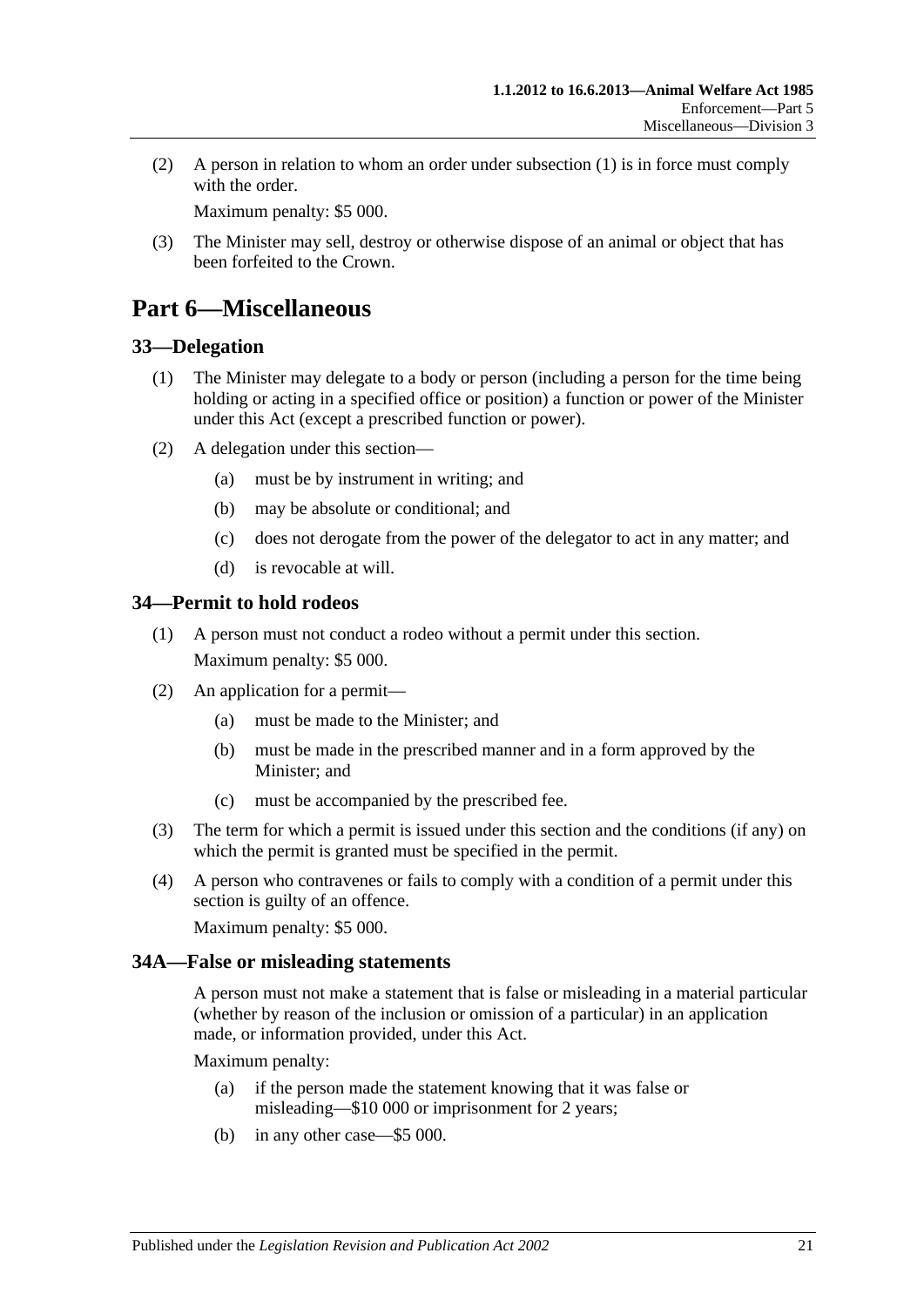## <span id="page-21-0"></span>**34B—Power of veterinary surgeons to destroy animals**

A veterinary surgeon may destroy an animal if of the opinion that the condition of the animal is such that the animal is so weak or disabled (whether physically or mentally), or in such pain or distress, that it should be destroyed.

#### <span id="page-21-1"></span>**35—Power to provide food to neglected animals**

Where a person believes on reasonable grounds that over a period of 24 hours or more an animal has not been provided with adequate food or water, the person may, with the authority of an inspector, enter the premises for the purpose of providing the animal with food and water.

## <span id="page-21-2"></span>**37—Service of notices**

A notice or document required or authorised to be given or served under this Act may be given or served personally or by post.

#### <span id="page-21-3"></span>**38—Offences by bodies corporate**

- (1) If a body corporate is guilty of a prescribed offence, each member of the governing body of the body corporate is guilty of an offence and liable to the same penalty as is prescribed for the principal offence unless the member proves that he or she could not by the exercise of due diligence have prevented the commission of the offence.
- <span id="page-21-4"></span>(2) If a body corporate is guilty of any other offence against this Act, each member of the governing body of the body corporate is guilty of an offence and liable to the same penalty as is prescribed for the principal offence if the prosecution proves that—
	- (a) the member knew, or ought reasonably to have known, that there was a significant risk that such an offence would be committed; and
	- (b) the member was in a position to influence the conduct of the body corporate in relation to the commission of such an offence; and
	- (c) the member failed to exercise due diligence to prevent the commission of the offence.
- (3) [Subsection](#page-21-4) (2) does not apply if the principal offence is—
	- (a) an offence against [section](#page-8-1) 15A, [31B](#page-17-0) or [31E;](#page-19-0) or
	- (b) an offence against [section](#page-22-1) 40 that relates to such an offence; or
	- (c) an offence against the regulations that is specified as an offence to which [subsection](#page-21-4) (2) does not apply.
- (4) In this section—

#### *prescribed offence* means—

- (a) an offence against [section](#page-7-1) 13(1) or [\(2\)](#page-7-2) or section 14(1), (2) or [\(4\);](#page-7-3) or
- (b) an offence against [section](#page-22-1) 40 that relates to such an offence.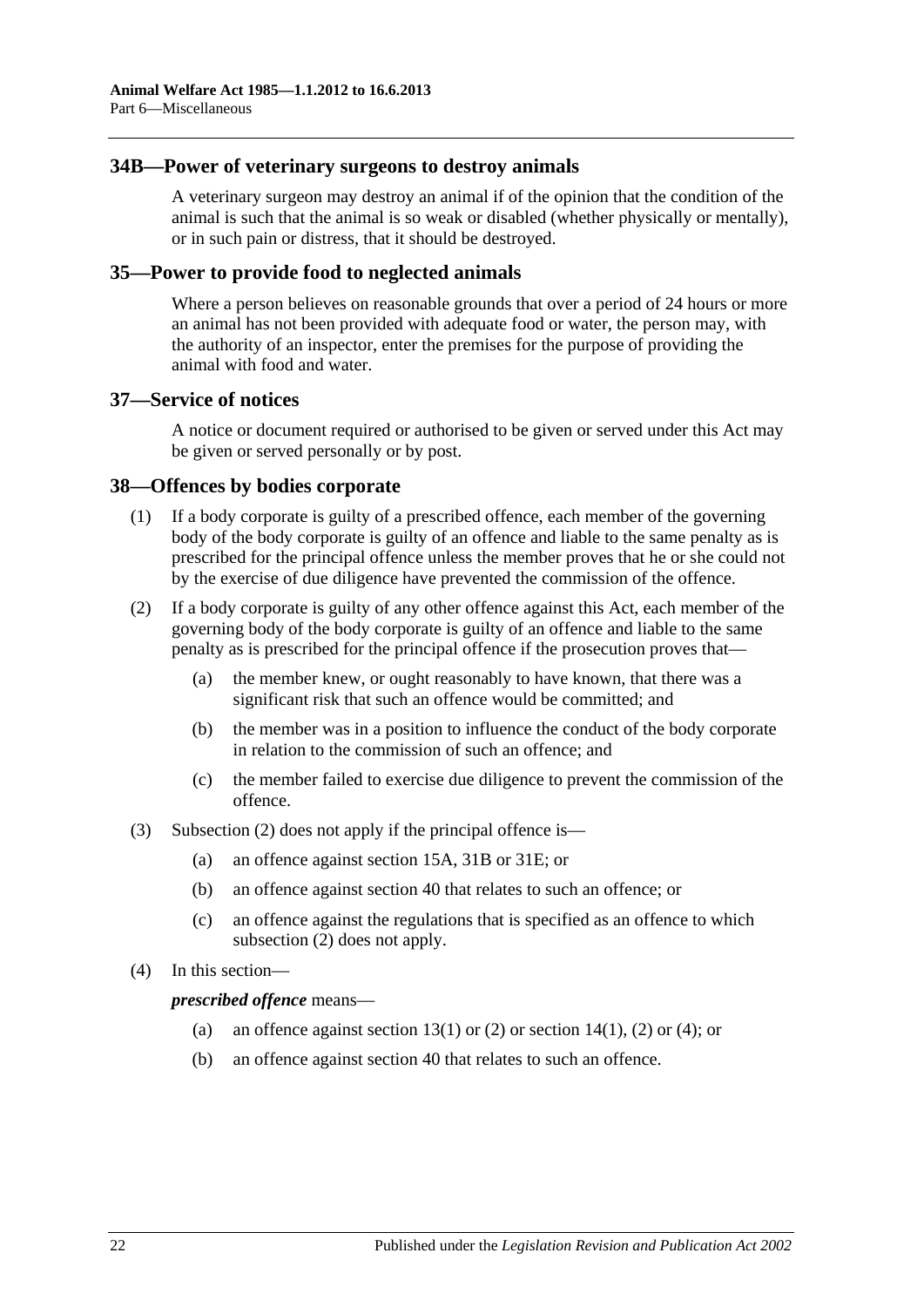## <span id="page-22-4"></span><span id="page-22-0"></span>**39—Continuing offences**

- (1) A person convicted of an offence against any provision of this Act in respect of a continuing act or omission—
	- (a) is liable, in addition to the penalty otherwise applicable to that offence, to a penalty for each day during which the act or omission continued of not more than one-tenth of the maximum penalty prescribed for that offence; and
	- (b) is, if the act or omission continues after conviction, guilty of a further offence against that provision and liable, in addition to the penalty otherwise applicable to that further offence, to a penalty for each day during which the act or omission continued after that conviction of not more than the amount equal to one-tenth of the maximum penalty prescribed for that offence.
- (2) Where an offence against a provision of this Act consists of an omission to do something that is required to be done, the omission will, for the purposes of [subsection](#page-22-4) (1), be taken to continue for so long as the thing required or directed to be done remains undone after the expiration of the period for compliance with the requirement.

## <span id="page-22-1"></span>**40—Vicarious liability of employers in certain circumstances**

If a person commits an offence against this Act in the course of employment by another, the employer is guilty of an offence and liable to the same penalty as is prescribed for the principal offence unless it is proved that the employer could not by the exercise of reasonable diligence have prevented the commission of that offence.

#### <span id="page-22-2"></span>**42—Evidence**

- (1) In proceedings, a certificate apparently executed by the Minister certifying as to a matter relating to—
	- (a) a licence, permit, approval, certificate or other authorisation under this Act; or
	- (b) the appointment of an inspector; or
	- (c) a delegation; or
	- (d) an application; or
	- (e) the receipt or non-receipt of information,

under this Act constitutes proof, in the absence of proof to the contrary, of the matters so certified.

- (2) An allegation in a complaint or an information that—
	- (a) an animal was an animal of a specified species; or
	- (b) a person was the owner of a specified animal,

will be accepted as proved in the absence of proof to the contrary.

#### <span id="page-22-3"></span>**42A—Codes of practice**

Where a code is incorporated into or referred to in this Act or the regulations—

(a) a copy of the code must be kept available for inspection by members of the public, without charge and during normal office hours, at an office determined by the Minister; and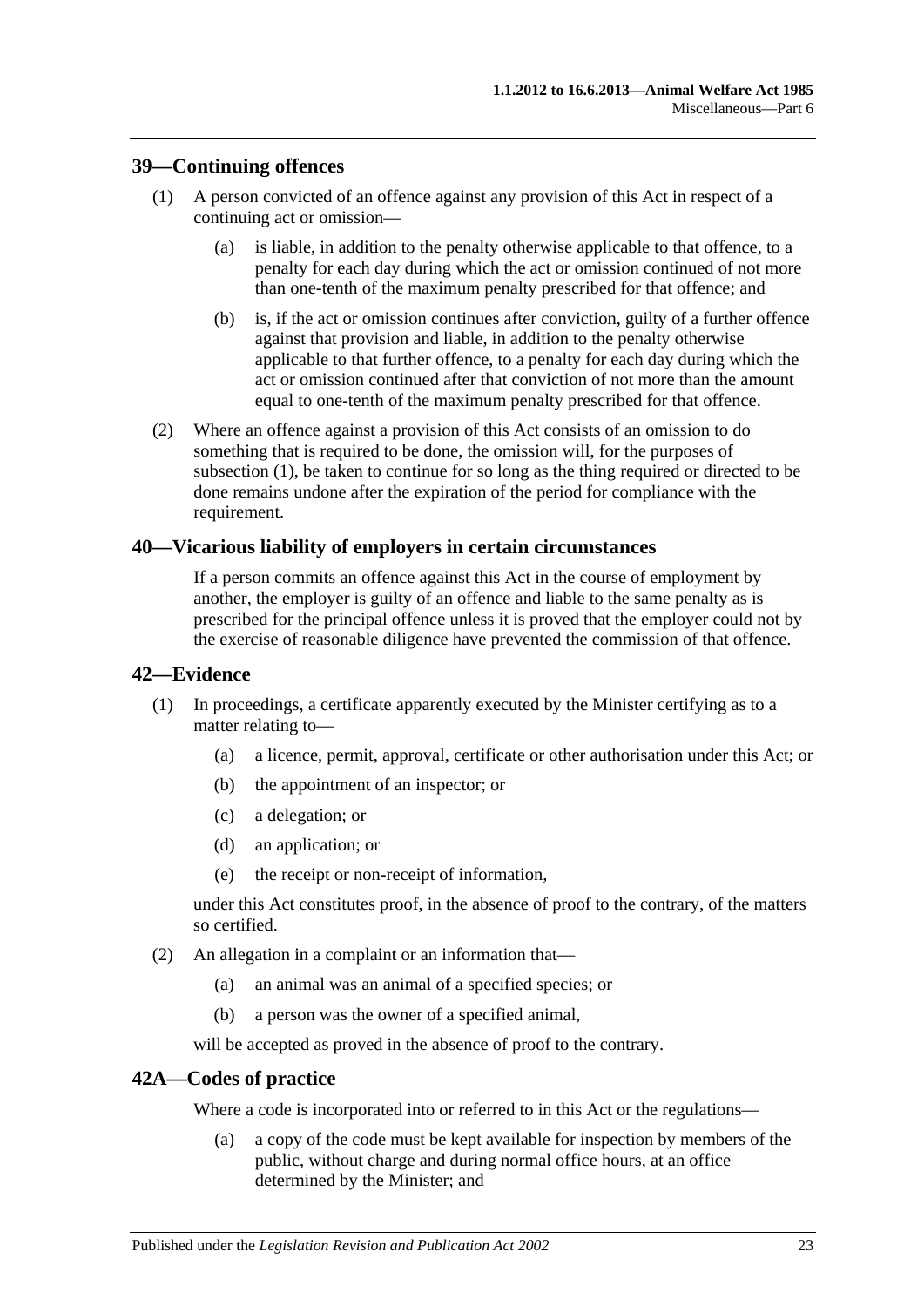(b) evidence of the contents of the code may be given in any legal proceedings by production of a copy of a document apparently certified by or on behalf of the Minister to be a true copy of the code.

## <span id="page-23-0"></span>**43—Act does not render unlawful practices that are in accordance with prescribed code of animal husbandry practice**

Nothing in this Act renders unlawful anything done in accordance with a prescribed code of practice relating to animals.

#### <span id="page-23-1"></span>**43A—Reports in respect of alleged contraventions**

If a person reports to an inspector an alleged contravention of this Act, the inspector must, at the request of the person, inform the person if practicable of any action proposed to be taken under the Act in respect of the allegation.

## <span id="page-23-2"></span>**43B—Victimisation**

- (1) A person commits an act of victimisation against another person (the *victim*) if he or she causes detriment to the victim on the ground, or substantially on the ground, that the victim—
	- (a) has disclosed or intends to disclose information; or
	- (b) has made or intends to make an allegation,

that has given rise, or could give rise, to proceedings against the person under this Act.

- (2) An act of victimisation under this Act may be dealt with—
	- (a) as a tort; or
	- (b) as if it were an act of victimisation under the *[Equal Opportunity Act](http://www.legislation.sa.gov.au/index.aspx?action=legref&type=act&legtitle=Equal%20Opportunity%20Act%201984) 1984*,

but, if the victim commences proceedings in a court seeking a remedy in tort, he or she cannot subsequently lodge a complaint under the *[Equal Opportunity Act](http://www.legislation.sa.gov.au/index.aspx?action=legref&type=act&legtitle=Equal%20Opportunity%20Act%201984) 1984* and, conversely, if the victim lodges a complaint under that Act, he or she cannot subsequently commence proceedings in a court seeking a remedy in tort.

- (3) Where a complaint alleging an act of victimisation under this Act has been lodged with the Commissioner for Equal Opportunity and the Commissioner is of the opinion that the subject matter of the complaint has already been adequately dealt with by a competent authority, the Commissioner may decline to act on the complaint or to proceed further with action on the complaint.
- (4) In this section—

*detriment* includes—

- (a) injury, damage or loss; or
- (b) intimidation or harassment; or
- (c) discrimination, disadvantage or adverse treatment in relation to the victim's employment or business; or
- (d) threats of reprisal.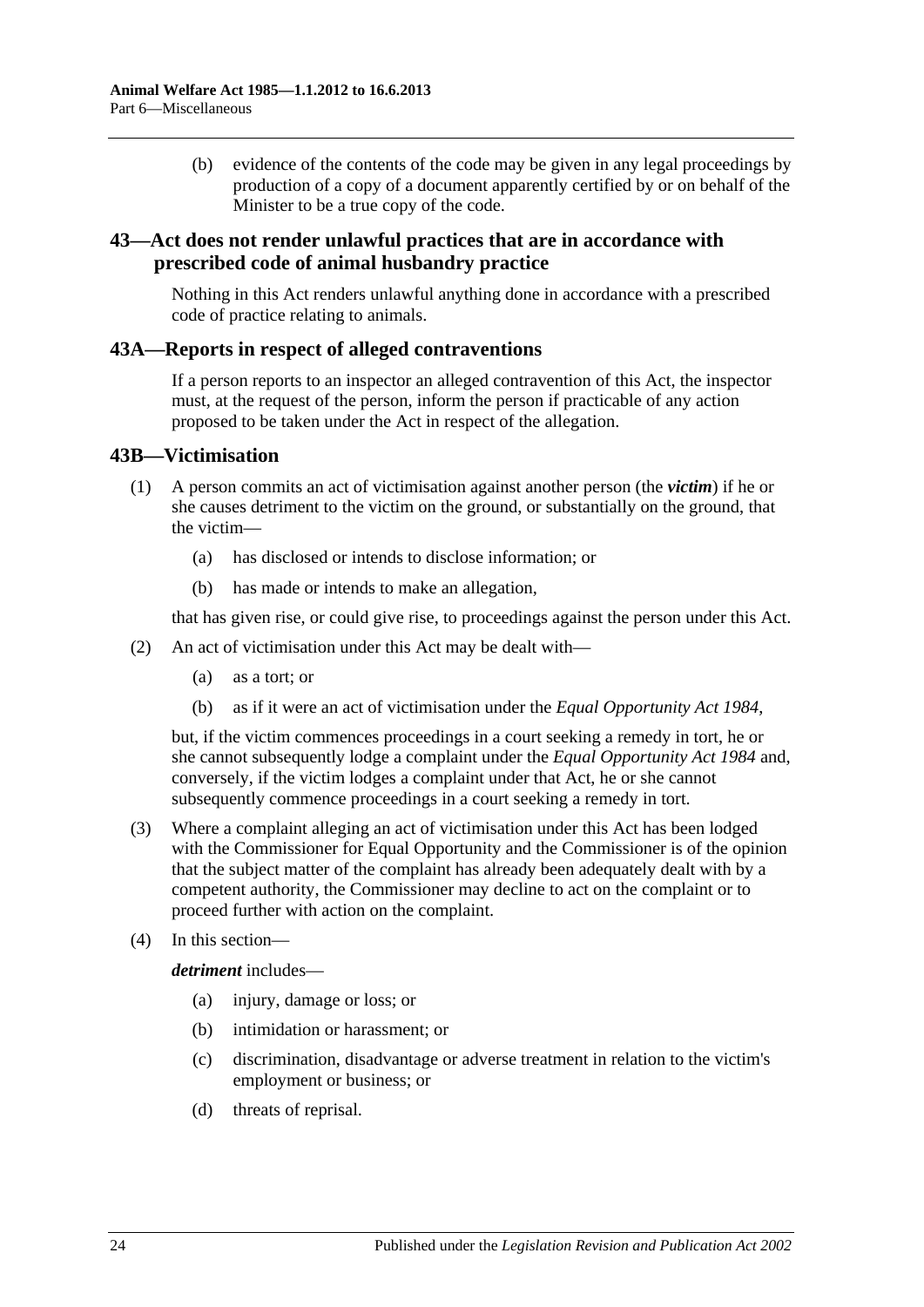## <span id="page-24-1"></span><span id="page-24-0"></span>**44—Regulations**

- (1) The Governor may make such regulations as are contemplated by, or as are necessary or expedient for the purposes of, this Act.
- (2) Without limiting the generality of [subsection](#page-24-1) (1), the regulations may—
	- (a) regulate the slaughtering, trapping, snaring, catching, poisoning, caging or confining of animals;
	- (b) regulate medical or surgical procedures in relation to animals;
	- (c) require a person to hold a certificate or other authorisation for specified purposes and provide for the issuing and cancellation of certificates and authorisations by the Minister, a specified body or a person or body approved by the Minister;
	- (d) regulate—
		- (i) the hiring out of animals; or
		- (ii) the boarding of animals; or
		- (iii) the sale of animals; or
		- (iv) the transport of animals; or
		- (v) the husbandry of animals; or
		- (vi) the use of animals for entertainment;
	- (e) prescribe the form of any notice, application, permit, licence or other document given, made or granted under this Act;
	- (f) prescribe fees in respect of anything to be done under this Act;
	- (g) exempt, conditionally or unconditionally, any person or class of persons or any animal or class of animals from any provision of this Act;
	- (h) impose fines, not exceeding \$5 000, for offences against the regulations;
	- (i) fix expiation fees, not exceeding \$315, for alleged offences against the regulations.
- (3) The regulations may incorporate (with or without modification) or operate by reference to any code of practice relating to animals as in force at a particular time or as amended from time to time by the authority responsible for its publication.
- (4) A regulation under this Act may be of general or limited application according to—
	- (a) the classes of persons or animals; or
	- (b) the circumstances; or
	- (c) any other specified factor,

to which the regulation is expressed to apply.

(5) The regulations may leave a matter or thing to be determined, dispensed with, regulated or prohibited according to the discretion of the Minister, either generally or in a particular case or class of cases.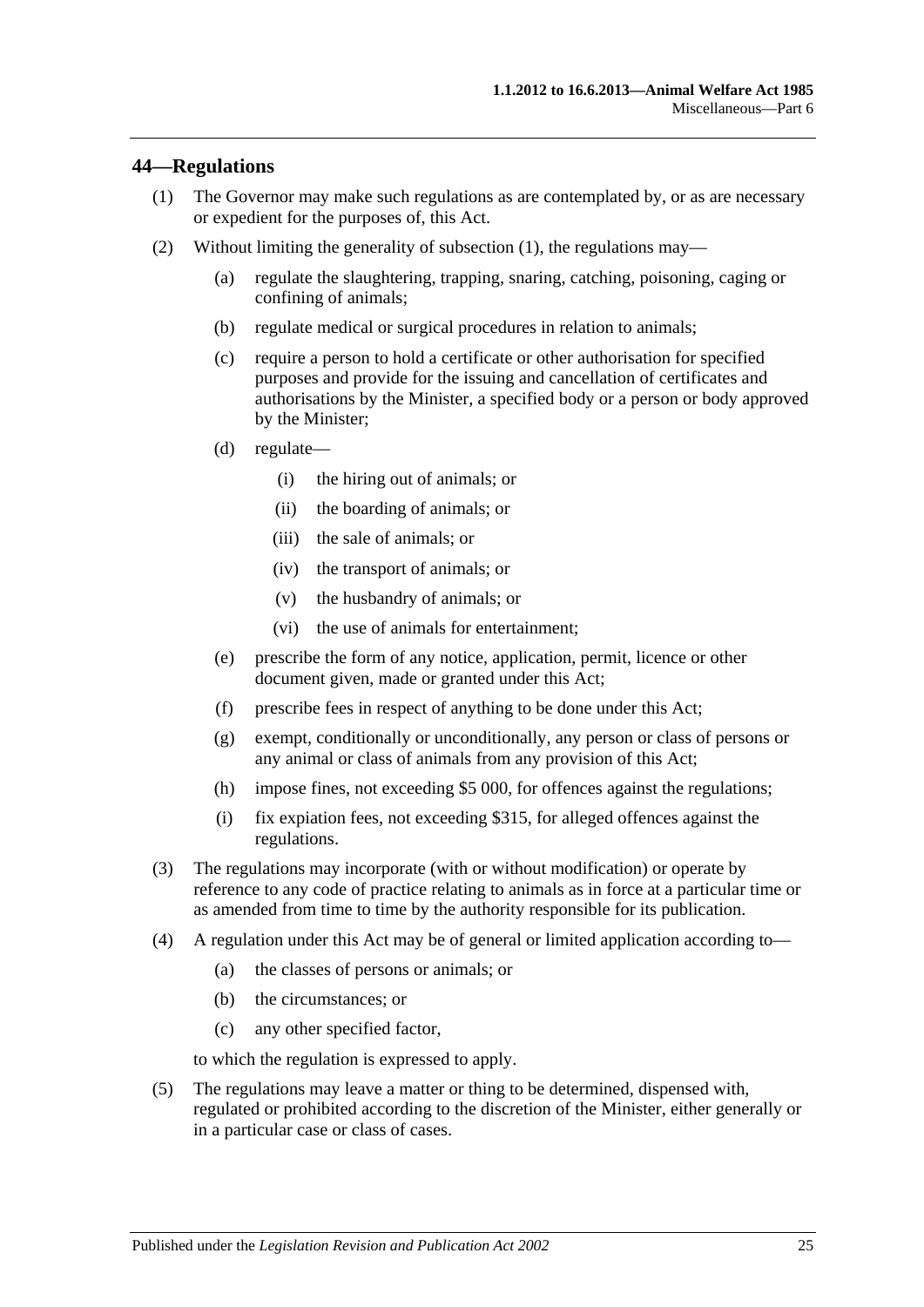# <span id="page-25-0"></span>**Legislative history**

## **Notes**

- Amendments of this version that are uncommenced are not incorporated into the text.
- Please note—References in the legislation to other legislation or instruments or to titles of bodies or offices are not automatically updated as part of the program for the revision and publication of legislation and therefore may be obsolete.
- Earlier versions of this Act (historical versions) are listed at the end of the legislative history.
- For further information relating to the Act and subordinate legislation made under the Act see the Index of South Australian Statutes or www.legislation.sa.gov.au.

# **Formerly**

*Prevention of Cruelty to Animals Act 1985*

# **Legislation repealed by principal Act**

The *Animal Welfare Act 1985* repealed the following:

*Prevention of Cruelty to Animals Act 1936*

# **Principal Act and amendments**

| New entries appear in bold. |  |  |
|-----------------------------|--|--|

| Year | N <sub>0</sub> | Title                                                                             | Assent     | Commencement                                                     |
|------|----------------|-----------------------------------------------------------------------------------|------------|------------------------------------------------------------------|
| 1985 | 106            | <b>Prevention of Cruelty to Animals</b><br>Act 1985                               | 7.11.1985  | 1.8.1986 (Gazette 24.7.1986 p322)                                |
| 1994 | 48             | Meat Hygiene Act 1994                                                             | 9.6.1994   | 1.12.1994 (Gazette 1.12.1994 p1868)                              |
| 1999 | 85             | Prevention of Cruelty to Animals<br>(Miscellaneous) Amendment Act 1999            | 2.12.1999  | 1.2.2000 (Gazette 27.1.2000 p502)                                |
| 2004 | 20             | <b>Primary Produce (Food Safety</b><br>Schemes) Act 2004                          | 1.7.2004   | Sch 1 (cl 2)—1.7.2006 ( <i>Gazette 8.6.2006</i><br>p1600         |
| 2008 | 21             | <i>Prevention of Cruelty to Animals</i><br>(Animal Welfare) Amendment Act<br>2008 | 26.6.2008  | 4.10.2008 (Gazette 18.9.2008 p4503)                              |
| 2009 | 84             | <b>Statutes Amendment (Public Sector</b><br>Consequential Amendments) Act 2009    | 10.12.2009 | Pt 15 (ss 29 & 30)-1.2.2010 ( <i>Gazette</i><br>28.1.2010 p320)  |
| 2011 | 36             | <b>Statutes Amendment (Directors'</b><br>Liability) Act 2011                      | 22.9.2011  | Pt 4 (s 6)-1.1.2012 (Gazette 15.12.2011<br><i>p4988</i> )        |
| 2013 | 16             | <b>Statutes Amendment (Directors'</b><br>Liability) Act 2013                      | 23.5.2013  | Pt 4 (s 7)—17.6.2013 ( <i>Gazette</i> 6.6.2013<br><i>p</i> 2498) |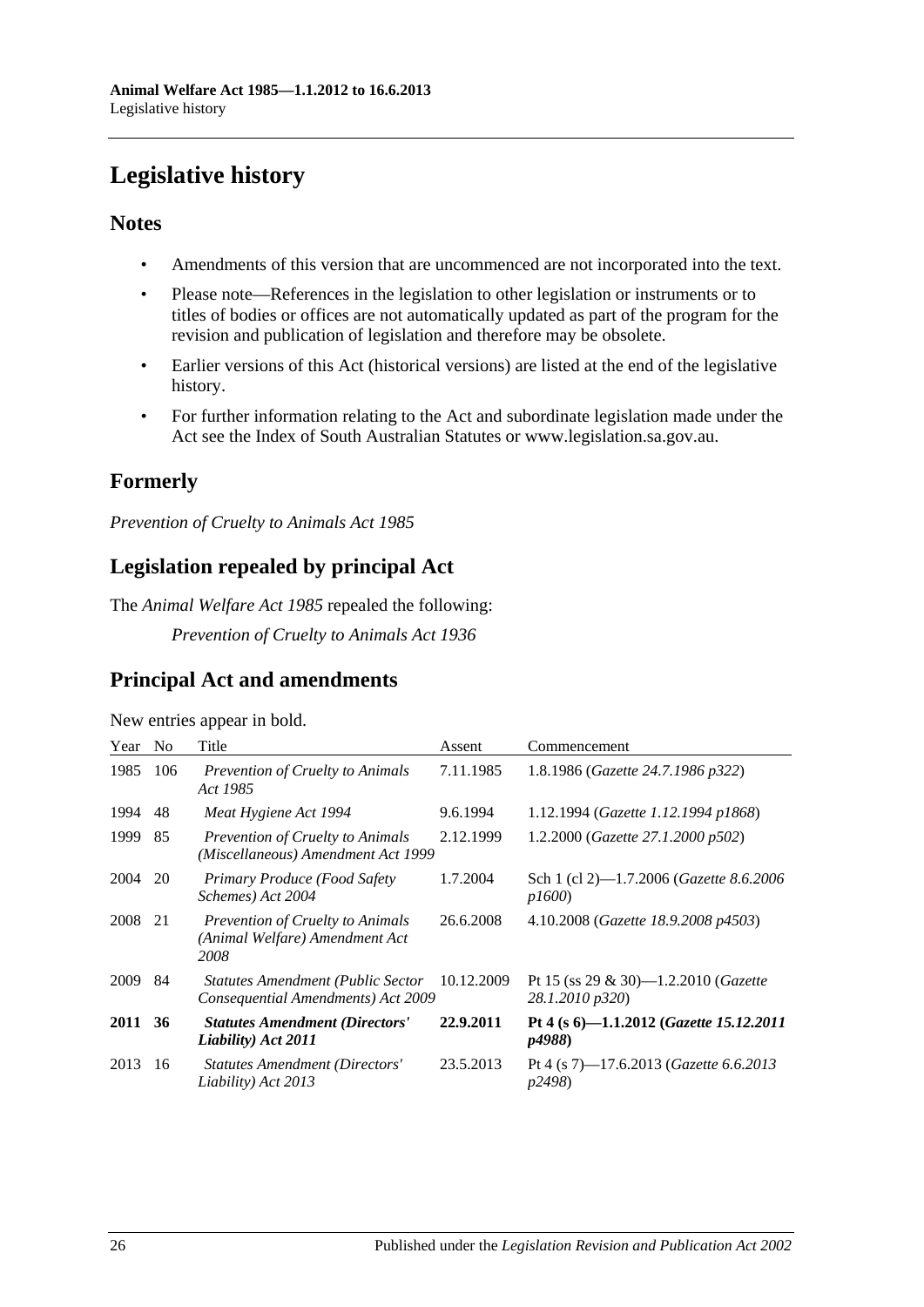# **Provisions amended**

New entries appear in bold.

Entries that relate to provisions that have been deleted appear in italics.

| Provision                 | How varied                                        | Commencement |
|---------------------------|---------------------------------------------------|--------------|
| Long title                | amended by 85/1999 s 18 (Sch)                     | 1.2.2000     |
|                           | amended by 21/2008 s 4                            | 4.10.2008    |
| Pt1                       |                                                   |              |
| s <sub>1</sub>            | amended by 21/2008 s 5                            | 4.10.2008    |
| s <sub>2</sub>            | deleted by 85/1999 s 18 (Sch)                     | 1.2.2000     |
| s 3                       |                                                   |              |
| animal welfare<br>notice  | inserted by $21/2008$ s $6(1)$                    | 4.10.2008    |
| animal welfare<br>order   | inserted by $21/2008$ s $6(1)$                    | 4.10.2008    |
|                           | the Chief Inspector deleted by $85/1999 s 3(a)$   | 1.2.2000     |
| the Code                  | inserted by $85/1999$ s 3(a)                      | 1.2.2000     |
|                           | amended by $21/2008$ s $6(2)$                     | 4.10.2008    |
| electrical device         | inserted by $21/2008$ s $6(3)$                    | 4.10.2008    |
|                           | electroimmobiliser inserted by $21/2008$ s $6(3)$ | 4.10.2008    |
| harm                      | inserted by $21/2008$ s $6(3)$                    | 4.10.2008    |
| inspector                 | (b) deleted by $85/1999$ s $3(b)$                 | 1.2.2000     |
|                           | amended by $21/2008$ s $6(4)$                     | 4.10.2008    |
| organised animal<br>fight | inserted by $21/2008$ s $6(5)$                    | 4.10.2008    |
| pain                      | deleted by $21/2008 s 6(6)$                       | 4.10.2008    |
| rodeo                     | inserted by 21/2008 s 6(7)                        | 4.10.2008    |
| rodeo event               | inserted by $21/2008$ s $6(7)$                    | 4.10.2008    |
| serious harm              | inserted by $21/2008$ s $6(7)$                    | 4.10.2008    |
| the Society               | amended by $21/2008$ s $6(8)$                     | 4.10.2008    |
| vehicle                   | substituted by $21/2008$ s $6(9)$                 | 4.10.2008    |
| veterinary surgeon        | amended by 85/1999 s 18 (Sch)                     | 1.2.2000     |
|                           | amended by 21/2008 s 6(10)                        | 4.10.2008    |
| s 4                       | deleted by 85/1999 s 18 (Sch)                     | 1.2.2000     |
| Pt 2                      |                                                   |              |
| s <sub>6</sub>            |                                                   |              |
| s(6(1))                   | substituted by 85/1999 s 18 (Sch)                 | 1.2.2000     |
| s(6(2))                   | substituted by 85/1999 s 18 (Sch)                 | 1.2.2000     |
|                           | amended by 21/2008 s 7(1), (2)                    | 4.10.2008    |
| s(6(3))                   | amended by 85/1999 s 18 (Sch)                     | 1.2.2000     |
| s(4)                      | substituted by 85/1999 s 18 (Sch)                 | 1.2.2000     |
| s(6(5)                    | amended by 85/1999 s 18 (Sch)                     | 1.2.2000     |
| s 7                       |                                                   |              |
| s $7(1)$ and $(4)$        | amended by 85/1999 s 18 (Sch)                     | 1.2.2000     |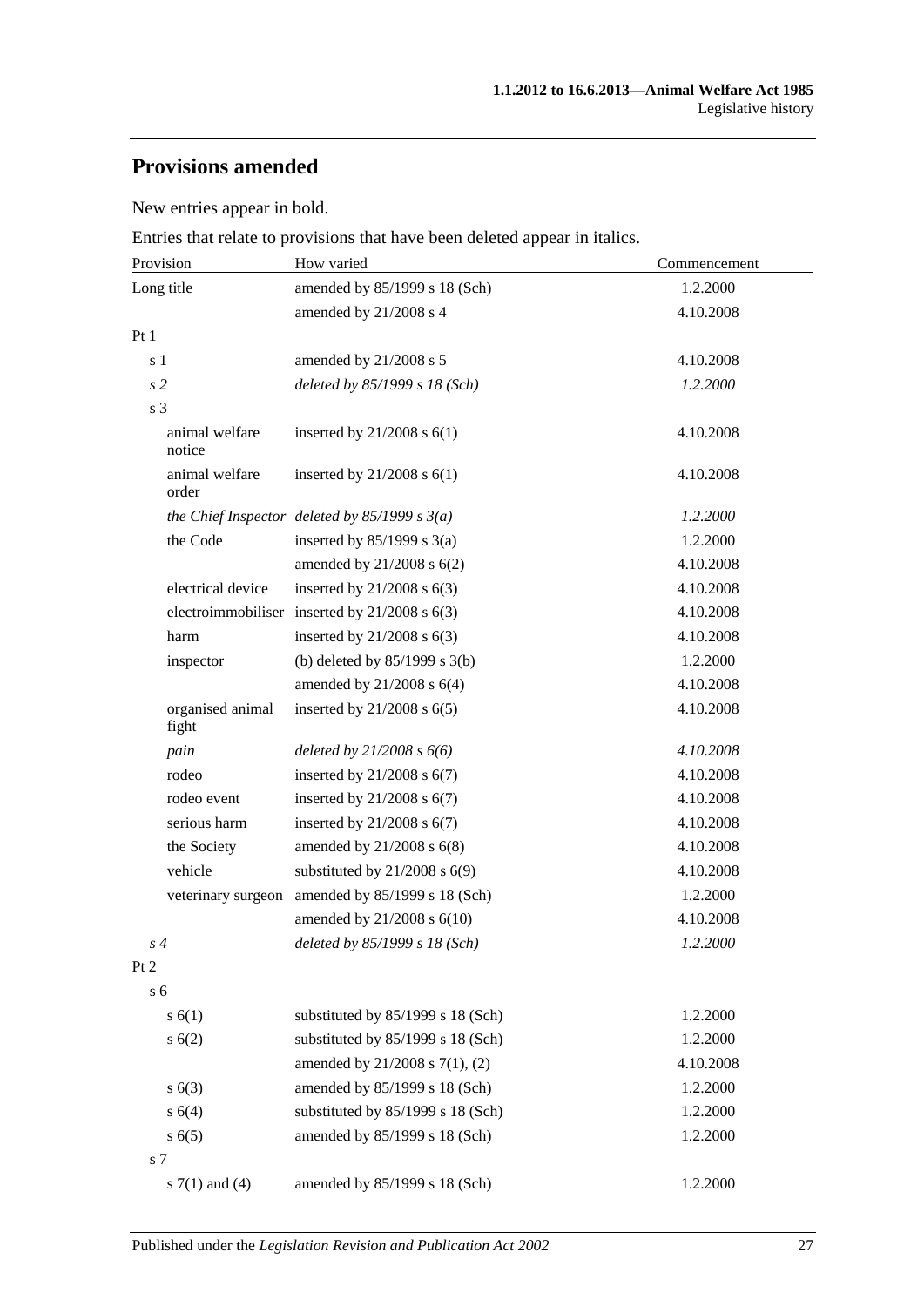#### **Animal Welfare Act 1985—1.1.2012 to 16.6.2013** Legislative history

| s <sub>8</sub>                         | amended by 85/1999 s 18 (Sch)                                          | 1.2.2000  |
|----------------------------------------|------------------------------------------------------------------------|-----------|
| s 9                                    |                                                                        |           |
| $s \, 9(1)$                            | substituted by 85/1999 s 18 (Sch)                                      | 1.2.2000  |
| $s \, 9(2)$                            | deleted by 85/1999 s 18 (Sch)                                          | 1.2.2000  |
| $s \, 9(5)$                            | amended by 85/1999 s 18 (Sch)                                          | 1.2.2000  |
| $s \, 9(6)$                            | substituted by 85/1999 s 18 (Sch)                                      | 1.2.2000  |
| s <sub>9A</sub>                        | inserted by 84/2009 s 29                                               | 1.2.2010  |
| s 11                                   |                                                                        |           |
| s 11(1)                                | amended by 85/1999 s 18 (Sch)                                          | 1.2.2000  |
| s 11(2)                                | substituted by 85/1999 s 18 (Sch)                                      | 1.2.2000  |
| s 12                                   | amended by 85/1999 s 4                                                 | 1.2.2000  |
| Pt 3 before substitution<br>by 21/2008 |                                                                        |           |
| s <sub>13</sub>                        |                                                                        |           |
| $s$ 13(1)                              | substituted by $85/1999 s 18$ (Sch)                                    | 1.2.2000  |
| $s\,13(2)$                             | amended by 85/1999 s 5                                                 | 1.2.2000  |
| $s\,13(2)$                             | $(j)$ —(l) deleted by 85/1999 s 5                                      | 1.2.2000  |
| ss 14 and 15                           | amended by 85/1999 s 18 (Sch)                                          | 1.2.2000  |
| $Pt\,3$                                | substituted by 21/2008 s 8                                             | 4.10.2008 |
| s 15A                                  | s 33 amended by 85/1999 s 18 (Sch)                                     | 1.2.2000  |
|                                        | s 33 amended and redesignated as s 15A by<br>$21/2008$ s $13(1)$ , (2) | 4.10.2008 |
| Pt 4                                   |                                                                        |           |
| s 16                                   |                                                                        |           |
| s 16(1)                                | amended by 85/1999 s 18 (Sch)                                          | 1.2.2000  |
| s 17                                   |                                                                        |           |
| s 17(2)                                | amended by 85/1999 s 6                                                 | 1.2.2000  |
| s 18                                   |                                                                        |           |
| s 18(1)                                | amended by 85/1999 s 18 (Sch)                                          | 1.2.2000  |
| s 18(2)                                | amended by 85/1999 ss 7, 18 (Sch)                                      | 1.2.2000  |
| s 19                                   |                                                                        |           |
| s 19(1)                                | amended by 85/1999 s 18 (Sch)                                          | 1.2.2000  |
| s 19(2)                                | amended by 21/2008 s 9                                                 | 4.10.2008 |
| s 19(4)                                | inserted by 85/1999 s 8                                                | 1.2.2000  |
| s 20                                   |                                                                        |           |
|                                        | s $20(1)$ , (3) and (4) amended by $85/1999$ s 18 (Sch)                | 1.2.2000  |
| s 23                                   |                                                                        |           |
| $s\,23(2)$                             | amended by 85/1999 s 18 (Sch)                                          | 1.2.2000  |
| $s\,23(3)$                             | amended by 85/1999 ss 9, 18 (Sch)                                      | 1.2.2000  |
|                                        | amended by 21/2008 s 10                                                | 4.10.2008 |
| $s23(5)$ —(7)                          | amended by 85/1999 s 18 (Sch)                                          | 1.2.2000  |
| s 24                                   |                                                                        |           |
| $s\,24(1)$                             | amended by 85/1999 s 18 (Sch)                                          | 1.2.2000  |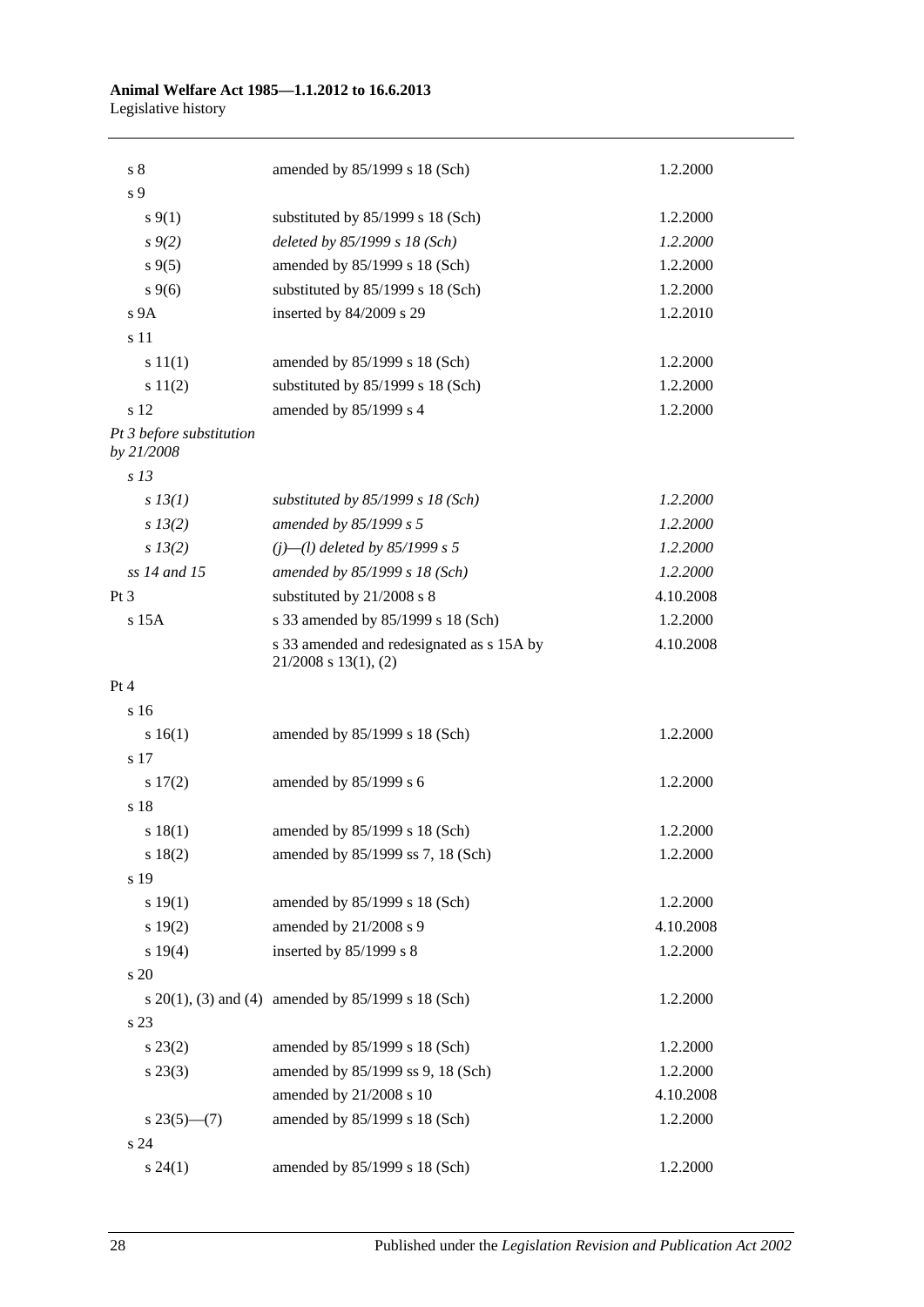| $s\,24(4)$                                | amended by 85/1999 ss 10, 18 (Sch)                  | 1.2.2000  |
|-------------------------------------------|-----------------------------------------------------|-----------|
| s 25                                      |                                                     |           |
| s 25(1)                                   | amended by $85/1999$ s $11(a)$ , (b)                | 1.2.2000  |
| $s \, 25(1a)$                             | inserted by $85/1999$ s $11(c)$                     | 1.2.2000  |
| s 25(2)                                   | amended by 85/1999 s 11(d)                          | 1.2.2000  |
| $s\,25(3)$                                | amended by 85/1999 ss 11(e), 18 (Sch)               | 1.2.2000  |
| s 25(4)                                   | inserted by $85/1999$ s $11(f)$                     | 1.2.2000  |
| s <sub>26</sub>                           |                                                     |           |
| $s \; 26(1)$ and (3)                      | amended by 85/1999 s 18 (Sch)                       | 1.2.2000  |
| s 27                                      |                                                     |           |
|                                           | s 27(1), (4) and (5) amended by 85/1999 s 18 (Sch)  | 1.2.2000  |
| $Pt\,5$                                   |                                                     |           |
| heading                                   | substituted by 21/2008 s 11                         | 4.10.2008 |
| Pt 5 Div 1                                |                                                     |           |
| heading                                   | inserted by 21/2008 s 11                            | 4.10.2008 |
| s 28 before<br>substitution by<br>21/2008 |                                                     |           |
| $s\,28(1)$                                | substituted by $85/1999$ s $12(a)$                  | 1.2.2000  |
| $s\,28(2)$                                | amended by 85/1999 ss $12(b)$ , (c), 18 (Sch)       | 1.2.2000  |
| $s\,28(2a)$                               | inserted by $85/1999 s 12(d)$                       | 1.2.2000  |
| $s\,28(3)$                                | amended by 85/1999 ss 12(e), 18 (Sch)               | 1.2.2000  |
| s 29 before<br>substitution by<br>21/2008 |                                                     |           |
| $s\,29(1)$                                | amended by 48/1994 Sch 2 cl 2                       | 1.12.1994 |
|                                           | amended by 20/2004 Sch 1 cl 2                       | 1.7.2006  |
| $s\,29(2)$                                | amended by 85/1999 ss $13(a)$ , (b), 18 (Sch)       | 1.2.2000  |
| $s$ 29(3) and (4)                         | amended by 85/1999 s 18 (Sch)                       | 1.2.2000  |
| $s\,29(4a)$                               | inserted by $85/1999 s 13(c)$                       | 1.2.2000  |
| $s\,29(5)$                                | amended by 85/1999 s $13(d)$ —(h)                   | 1.2.2000  |
|                                           | s 29(7), (8) and (10) amended by 85/1999 s 18 (Sch) | 1.2.2000  |
| ss 28 and 29                              | substituted by 21/2008 s 12                         | 4.10.2008 |
| s 30 before<br>substitution by<br>21/2008 |                                                     |           |
| $s \, 30(2)$ and (3)                      | amended by 85/1999 s 18 (Sch)                       | 1.2.2000  |
| s 30A before deletion<br>by 21/2008       | inserted by 85/1999 s 14                            | 1.2.2000  |
| s 31 before<br>substitution by<br>21/2008 | amended by 85/1999 s 18 (Sch)                       | 1.2.2000  |
| Pt 5 Div 2                                | inserted by 21/2008 s 12                            | 4.10.2008 |
| Pt 5 Div 3                                | inserted by 21/2008 s 12                            | 4.10.2008 |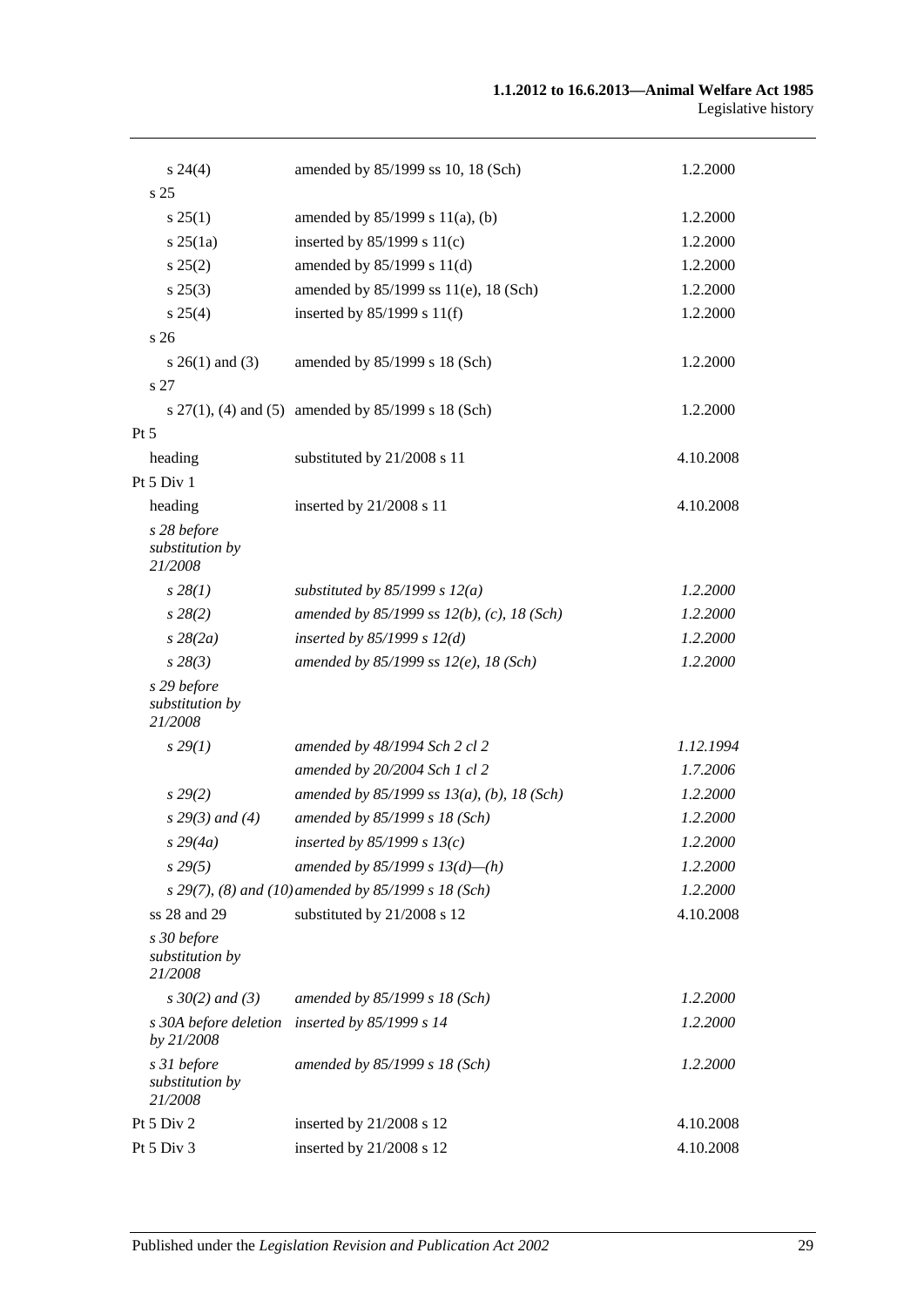# **Animal Welfare Act 1985—1.1.2012 to 16.6.2013**

Legislative history

| s 32 before deletion by<br>84/2009        |                                                                                      |           |
|-------------------------------------------|--------------------------------------------------------------------------------------|-----------|
| $s \, 32(1)$ and (2)                      | amended by 85/1999 s 18 (Sch)                                                        | 1.2.2000  |
| s <sub>32</sub>                           | deleted by 84/2009 s 30                                                              | 1.2.2010  |
| $s$ 32A                                   |                                                                                      |           |
| s $32A(1)$                                | s 36(1) substituted by 85/1999 s 16                                                  | 1.2.2000  |
|                                           | s $36(1)$ amended and redesignated as s $32A(1)$ by<br>$21/2008$ s $17(1)$ —(5), (8) | 4.10.2008 |
| $s \, 32A(2)$                             | s 36(2) amended by 85/1999 s 18 (Sch)                                                | 1.2.2000  |
|                                           | s 36(2) amended and redesignated as s 32A(2) by<br>$21/2008$ s $17(6)$ , $(8)$       | 4.10.2008 |
| $s \, 32A(3)$                             | inserted by 21/2008 s 17(7)                                                          | 4.10.2008 |
| $Pt\ 6$                                   |                                                                                      |           |
| s $33$ —see s $15A$                       |                                                                                      |           |
| s 33                                      | inserted by 21/2008 s 14                                                             | 4.10.2008 |
| s 34                                      |                                                                                      |           |
| $s \, 34(1)$                              | amended by 85/1999 s 18 (Sch)                                                        | 1.2.2000  |
|                                           | amended by 21/2008 s 15(1)                                                           | 4.10.2008 |
| $s \; 34(2)$                              | amended by 85/1999 s 15(a)                                                           | 1.2.2000  |
| $s \; 34(3)$                              | amended by 85/1999 s 18 (Sch)                                                        | 1.2.2000  |
| $s \; 34(4)$                              | inserted by 85/1999 s 15(b)                                                          | 1.2.2000  |
|                                           | amended by 21/2008 s 15(2)                                                           | 4.10.2008 |
| $ss$ 34A and 34B                          | inserted by 21/2008 s 16                                                             | 4.10.2008 |
| s $36$ see s $32A$                        |                                                                                      |           |
| s 38                                      | amended by 85/1999 s 18 (Sch)                                                        | 1.2.2000  |
|                                           | substituted by 36/2011 s 6                                                           | 1.1.2012  |
| s 39                                      |                                                                                      |           |
| s $39(1)$ and (2)                         | amended by 85/1999 s 18 (Sch)                                                        | 1.2.2000  |
| s 40 before<br>substitution by<br>21/2008 |                                                                                      |           |
| $s\,40(1)$ and (2)                        | amended by $85/1999 s 18$ (Sch)                                                      | 1.2.2000  |
| s 40                                      | substituted by 21/2008 s 18                                                          | 4.10.2008 |
| s41                                       | deleted by 85/1999 s 18 (Sch)                                                        | 1.2.2000  |
| s 42                                      | amended by 85/1999 s 18 (Sch)                                                        | 1.2.2000  |
|                                           | substituted by 21/2008 s 19                                                          | 4.10.2008 |
| $s$ 42 $A$                                | inserted by 85/1999 s 17                                                             | 1.2.2000  |
| ss 43A and 43B                            | inserted by 21/2008 s 20                                                             | 4.10.2008 |
| s 44                                      |                                                                                      |           |
| $s\,44(2)$                                | amended by 85/1999 s 18 (Sch)                                                        | 1.2.2000  |
|                                           | amended by 21/2008 s 21(1), (2)                                                      | 4.10.2008 |
| $s\,44(5)$                                | inserted by 21/2008 s 21(3)                                                          | 4.10.2008 |